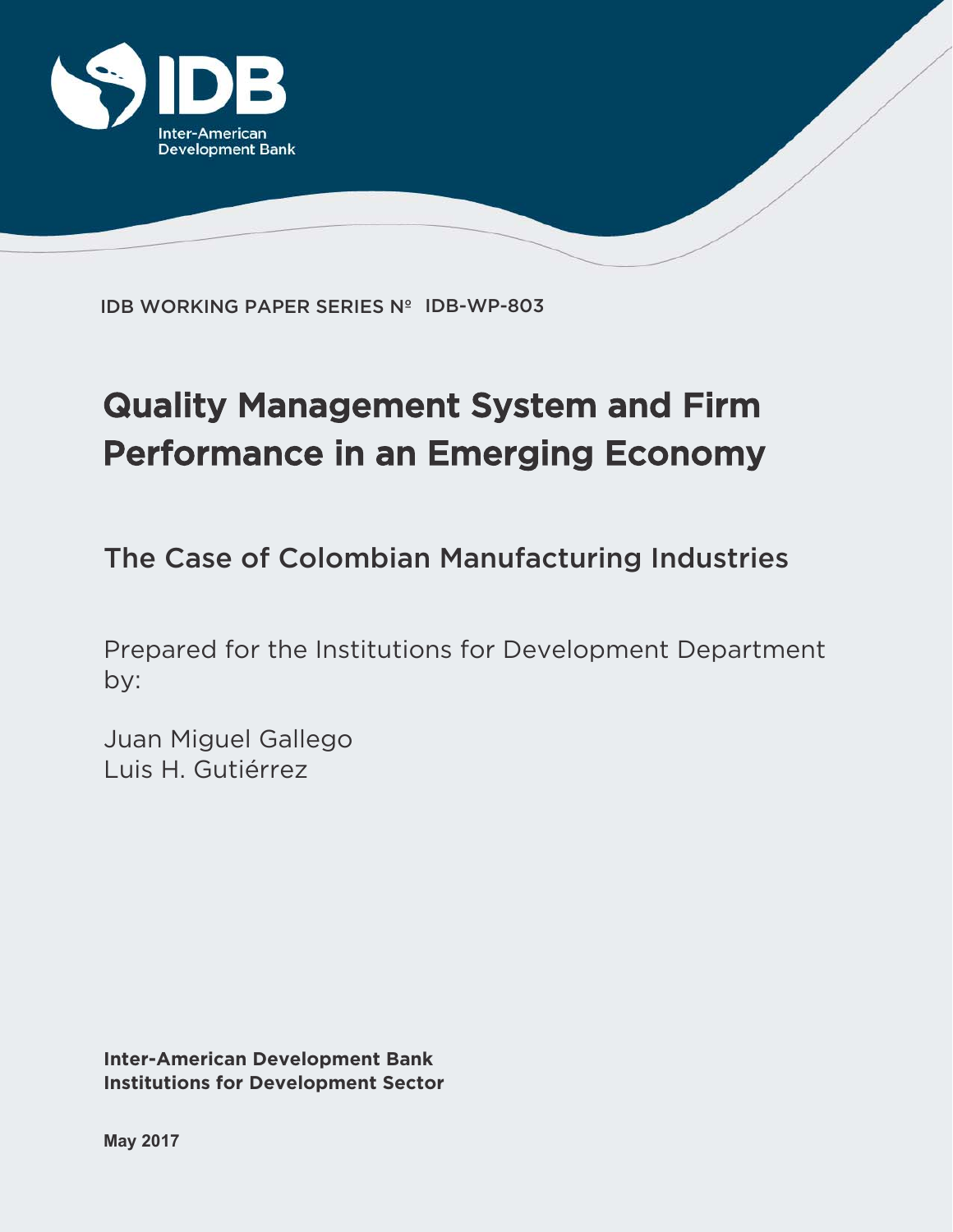

## Quality Management System and Firm Performance in an Emerging Economy

## The Case of Colombian Manufacturing Industries

Prepared for the Institutions for Development Department by:

Juan Miguel Gallego Luis H. Gutiérrez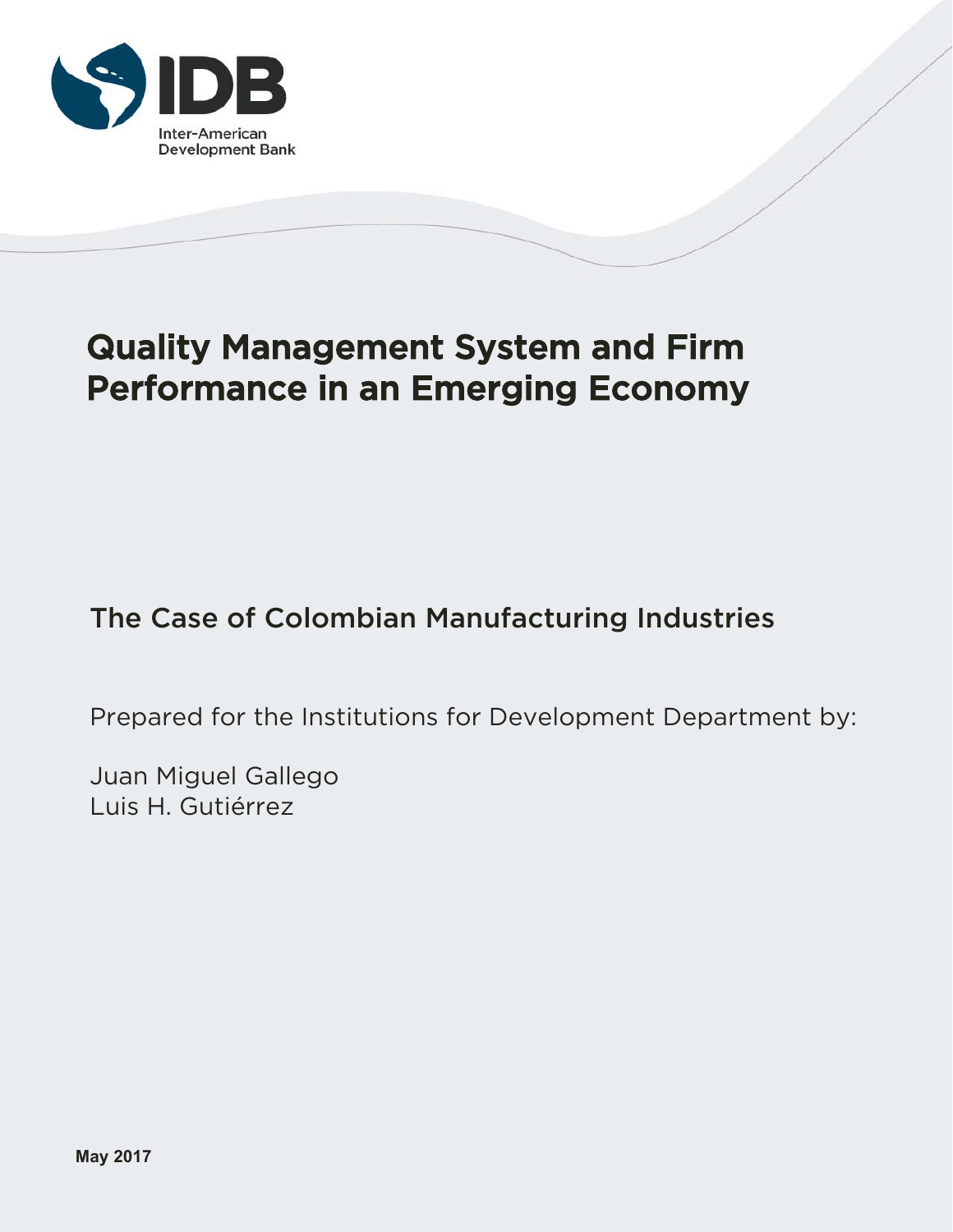Cataloging-in-Publication data provided by the Inter-American Development Bank Felipe Herrera Library

Gallego, Juan Miguel.

Quality management system and firm performance in an emerging economy: the case of Colombian manufacturing industries / Juan Miguel Gallego and Luis H. Gutiérrez.

p. cm. — (IDB Working Paper Series ; 803)

Includes bibliographic references.

1. Manufacturing industries-Quality control-Colombia. 2. ISO 9001 Standard-Colombia. 3. Labor productivity-Colombia. I. Gutiérrez, Luis H. II. Inter-American Development Bank. Competitiveness, Technology and Innovation Division. III. Title. IV. Series.

IDB-WP-803

#### http://www.iadb.org

Copyright © 2017 Inter-American Development Bank. This work is licensed under a Creative Commons IGO 3.0 Attribution-NonCommercial-NoDerivatives (CC-IGO BY-NC-ND 3.0 IGO) license (http://creativecommons.org/ licenses/by-nc-nd/3.0/igo/legalcode) and may be reproduced with attribution to the IDB and for any noncommercial purpose, as provided below. No derivative work is allowed.

 Any dispute related to the use of the works of the IDB that cannot be settled amicably shall be submitted to arbitration pursuant to the UNCITRAL rules. The use of the IDB's name for any purpose other than for attribution, and the use of IDB's logo shall be subject to a separate written license agreement between the IDB and the user and is not authorized as part of this CC-IGO license.

 Following a peer review process, and with previous written consent by the Inter-American Development Bank (IDB), a revised version of this work may also be reproduced in any academic journal, including those indexed by the American Economic Association's EconLit, provided that the IDB is credited and that the author(s) receive no income from the publication. Therefore, the restriction to receive income from such publication shall only extend to the publication's author(s). With regard to such restriction, in case of any inconsistency between the Creative Commons IGO 3.0 Attribution-NonCommercial-NoDerivatives license and these statements, the latter shall prevail.

Note that link provided above includes additional terms and conditions of the license.

The opinions expressed in this publication are those of the authors and do not necessarily reflect the views of the Inter-American Development Bank, its Board of Directors, or the countries they represent.



Contacts: Gabriel Casaburi, gabrielca@iadb.org.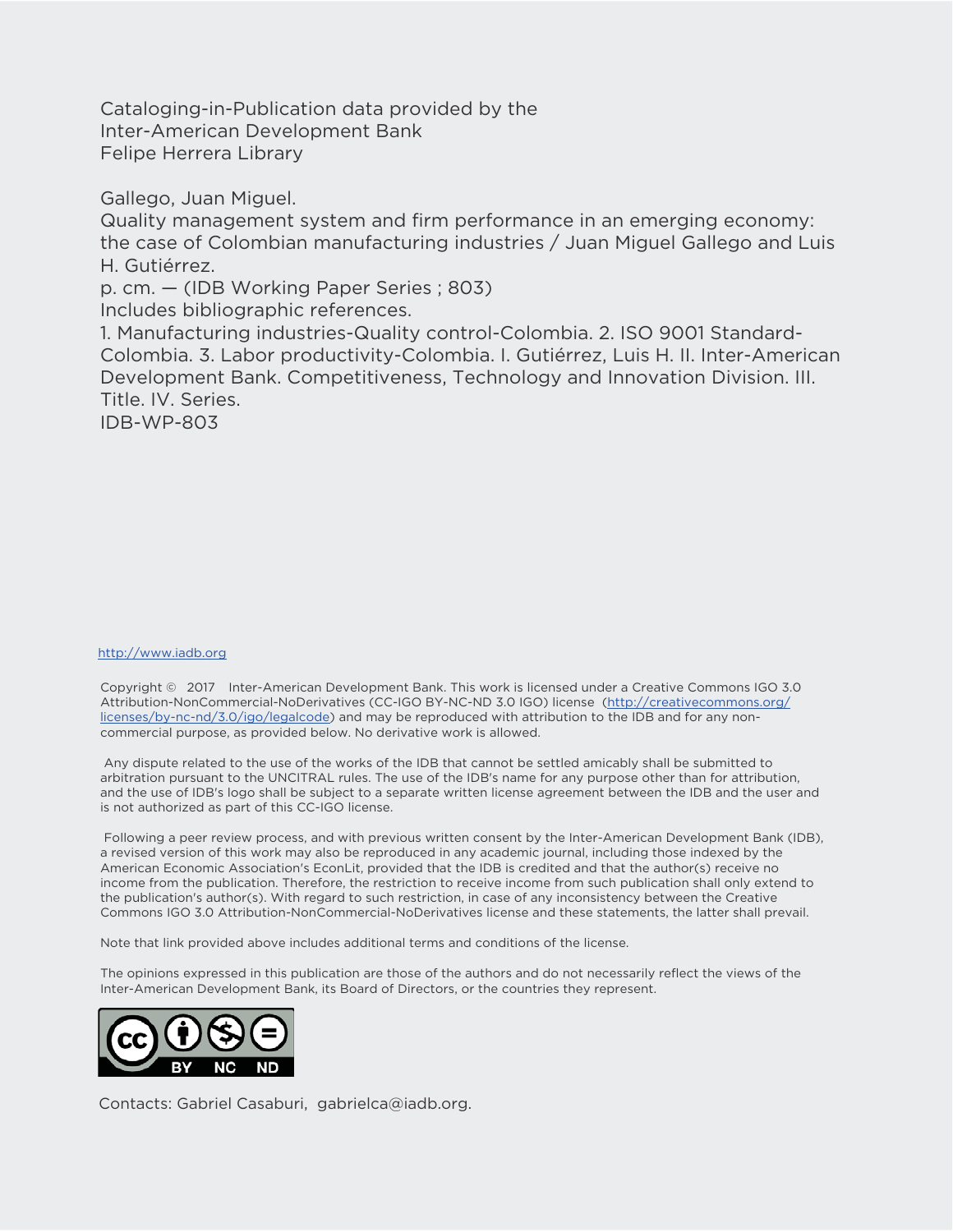#### **Abstract\***

Over one million firms around the world have adopted a Quality Management System (QMS) that conforms to ISO 9001 certification in 2015 and recent figures show that certifications have rapidly increased in emerging economies. ISO 9001 is considered a signal of high quality for products or services in markets with large imported competition or firms competing in international markets. However, implementing ISO 9001 certification entails large costs to companies for documentation of operating procedures, training, internal auditing, and corrective action. The impact of QMS on firm performance is unknown in developing economies and is still under-researched for more developed countries. This paper takes advantage of unique data on the status of certified and non-certified manufacturing firms in Colombia (an emerging economy) and matches it with firm performance. In 2006, the Colombian government launched policies to reduce the cost of adopting certification. We use this change to implement a difference-in-differences specification on panel data of certified and non-certified firms by matching samples at the year 2003, three years before the policy change. This is the most comparable data possible. Our findings suggest that firms that adopt ISO 9001 certification increase labor productivity (measured as added value over labor) by 12 percent, and sales per employee and wages by 8 percent. The effect is larger for firms that adopted certifications two years after the new policies compared with firms that adopted them immediately. The potential mechanism to explain gains in firm performance is human capital because, prior to the changes, firms with more temporary workers could not take advantage of certification.

**JEL codes:** L15, D22, O31

**Key words:** ISO 9001, emerging economies, innovation, productivity, quality certification

<sup>\*</sup> Authors' affiliation: Department of Economics, Universidad del Rosario, Calle 12c #4-59, Bogotá Colombia. The authors are grateful to Gabriel Casaburi, Alessandro Maffioli, and Lucas Figale for their comments on an earlier version of this paper, as well as an anonymous peer reviewer selected by the IDB. The National Bureau of Statistics (Departamento Administrativo Nacional de Estadísticas, DANE) provided the data.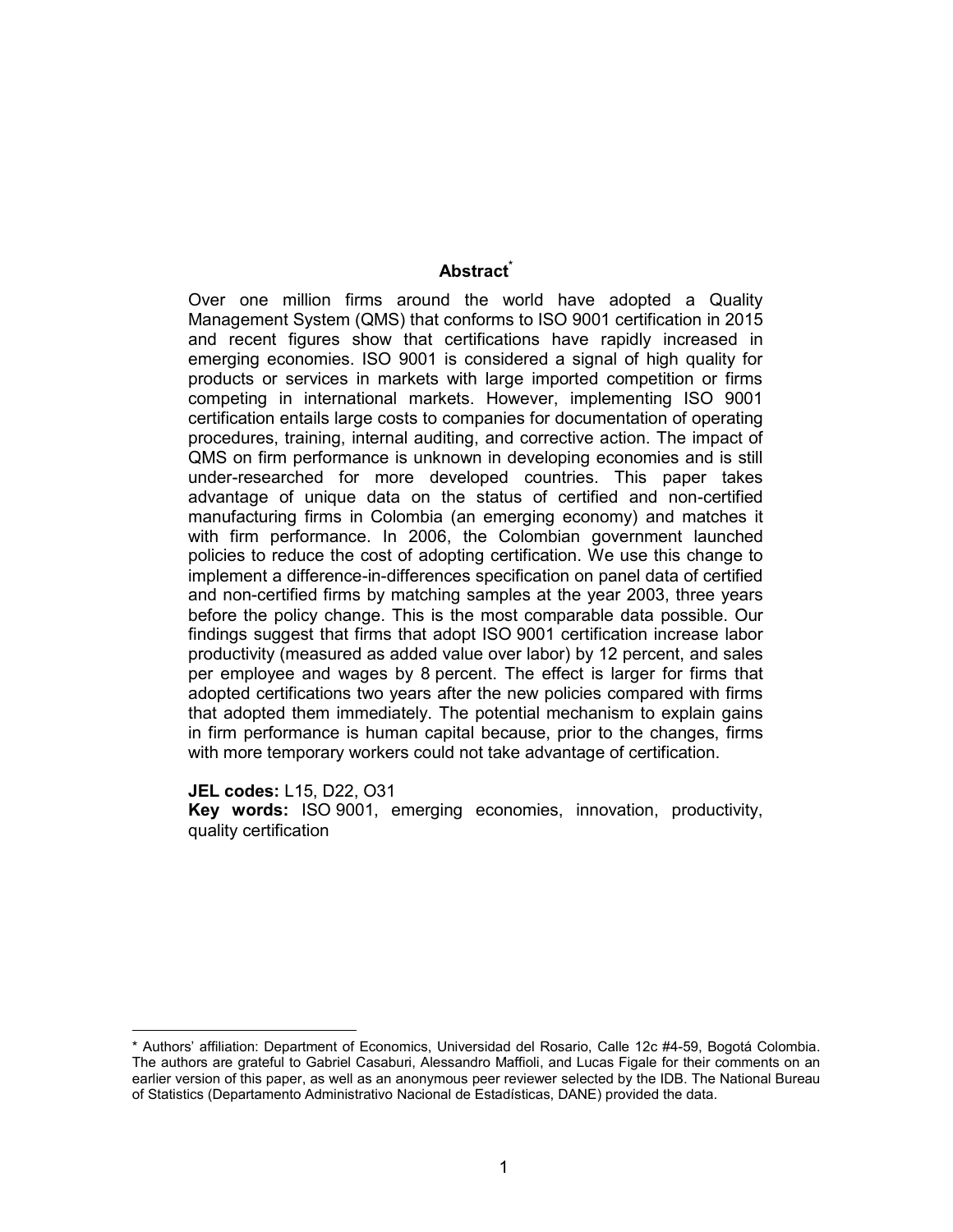#### **1. Introduction**

A Quality Management System (QMS) that conforms to ISO 9001 certification has been adopted by many firms around the world and recent figures show that certification has rapidly increased in emerging economies. In 2015, over one million organizations had ISO 9001 certifications, of which 4.8 percent were adopted in Central and South America, a remarkable share increase compared to 1.9 percent in 2003 (ISO, 2015). This recent trend might be explained by the need for domestic firms in those economies to signal the high quality of their products or services. However, implementing ISO 9001 certifications entails large costs to companies for documentation of operating procedures, training, initial assessment, internal or external certification auditing, and corrective action. Firms incurring those costs must expect higher profits after certification. Consequently, several governments in emerging economies are implementing policies to support efficient national Quality Infrastructure (QI) systems with lower administrative costs to increase both firm productivity and aggregate productivity. In particular, several Latin American governments, such as Brazil, Colombia, Costa Rica, and Chile, promoted institutional reforms to improve or create their national QI system (Guasch, Racine, Sánchez, et al., 2007).

There is an open debate about the expected positive impact of QI, in particular QMS certification like ISO 9001, on firm performance, managerial decisions, and organizational decisions. Evidence from developed economies is still inconclusive and, for developing countries, evidence is almost non-existent. Some scholars have associated certifications, in particular those related to ISO 9001, with larger reductions in product costs (Corbett, Montes-Sancho, and Kirsck, 2005); better financial performance (Sharma, 2005); and higher rates of corporate survival as well as increasing sales, employment, and wages (Levine and Toffel, 2010). Moreover, literature has shown that certification increases revenues because quality certification allows firms to access new markets and customers (Singh, Power, and Chuong, 2011), has positive impacts on innovative behavior (Manders, de Vries, and Blind, 2016), or improves the capabilities of human capital (Lo, Wiengarten, Humphreys, et al., 2013). Contrary to these positive impacts, other studies for developed economies found that QMS certifications do not necessarily increase financial performance. Naveh and Marcus (2004) found that ISO 9001 certified electronics manufacturers did not outperform their non-certified counterparts in firm performance or regarding innovation behavior and Wayhan, Kirche, and Khumawala (2002) found no impact of ISO certification on financial performance.

2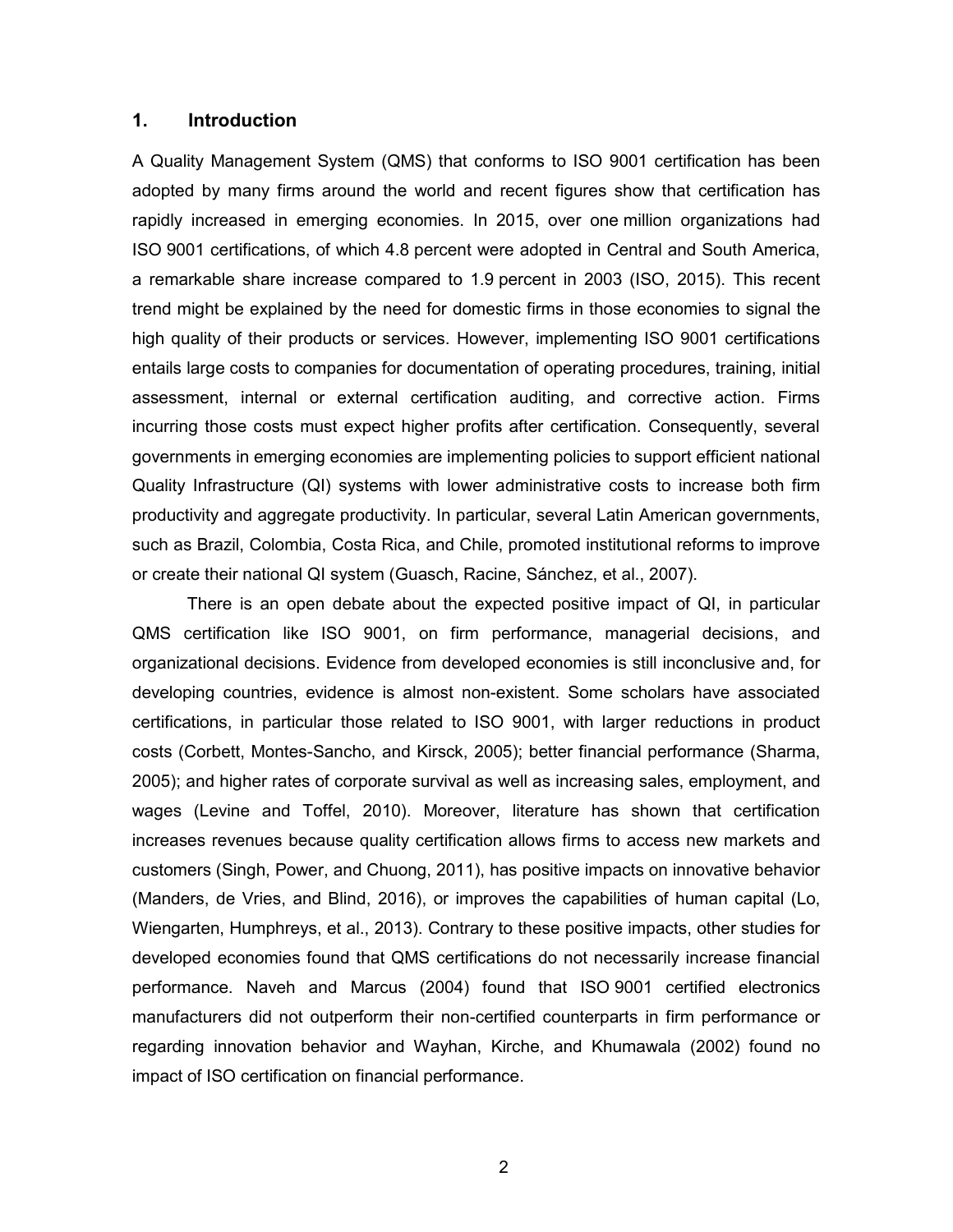Perhaps the evidence in emerging economies is scant because the high adoption of certification is relatively new and firm-level data to measure potential impacts on firm performance and behavior is still under construction. This paper is the first to show evidence of the positive impact of ISO certification on firm performance and wages in emerging economies. We take advantage of unique data available in Colombia that links the status of certified and non-certified firms with several indicators of firm performance. Colombia's manufacturing industry is an interesting case to analyze because, in the mid-2000s, the Colombian government reformed policy to create a well-functioning and integrated QI system.<sup>1</sup> The objective of the policy was to support enterprises operating at the national level to become more competitive in a more open economic environment.<sup>2,3</sup> Consequently, there was a rapid and steady increase in ISO certifications of Colombian firms that resulted in Colombia ranking in the top 15 countries around the world in 2014, with more than 14,000 ISO 9001 certifications obtained.

This explosion in adoption provides a potential source of variation to estimate the causal impact of QMS on firm performance in Colombian manufacturing firms. Taking the changes in policy that ease the costs to obtain certifications and remove obstacles to firms in obtaining them, we can claim a causal impact of those certifications on performance. We implemented a difference-in-differences specification on fixed effect panel data of a sample of certified and non-certified firms by matching comparable groups before the policy was implemented. Our empirical strategy reduced any differences in observable characteristics in the matching process before policy implementation and controlled for parallel trends in main outcomes before the large increase in adoptions of QMS certifications. Controlling for parallel trends was very important since it helped control for non-observable characteristics before policy implementation that might explain both the adoption of ISO 9001 certifications and a firm's higher performance.

We found that, on average, firms that adopted certifications in process increased labor productivity (measured as added value over labor) by 12 percent, sales per employee by around 8 percent, and wages by 8 percent, which was higher than non-

 $\overline{a}$ 

 $1$  The government issued CONPES 3446, a policy framework to document the general policies on QI under which different governmental institutions must implement their initiatives.<br><sup>2</sup> Cellege and Cutierraz (2016) present the sase study of the resent OLS

Gallego and Gutiérrez (2016) present the case study of the recent QI system evolution in Colombia as a part of a research program on QI, productivity, and innovation funded by the Inter-American Development Bank to analyze the quality infrastructure in four Latin America countries: Colombia, Argentina, Costa Rica, and Chile.

 $3$  The national standardization body, ICONTEC, already functioned well and few changes were implemented. However, ISO certification only makes sense when organizations have access to good accreditation bodies and are confident in the assessments and auditing firms. Those pillars were very weak or lacking.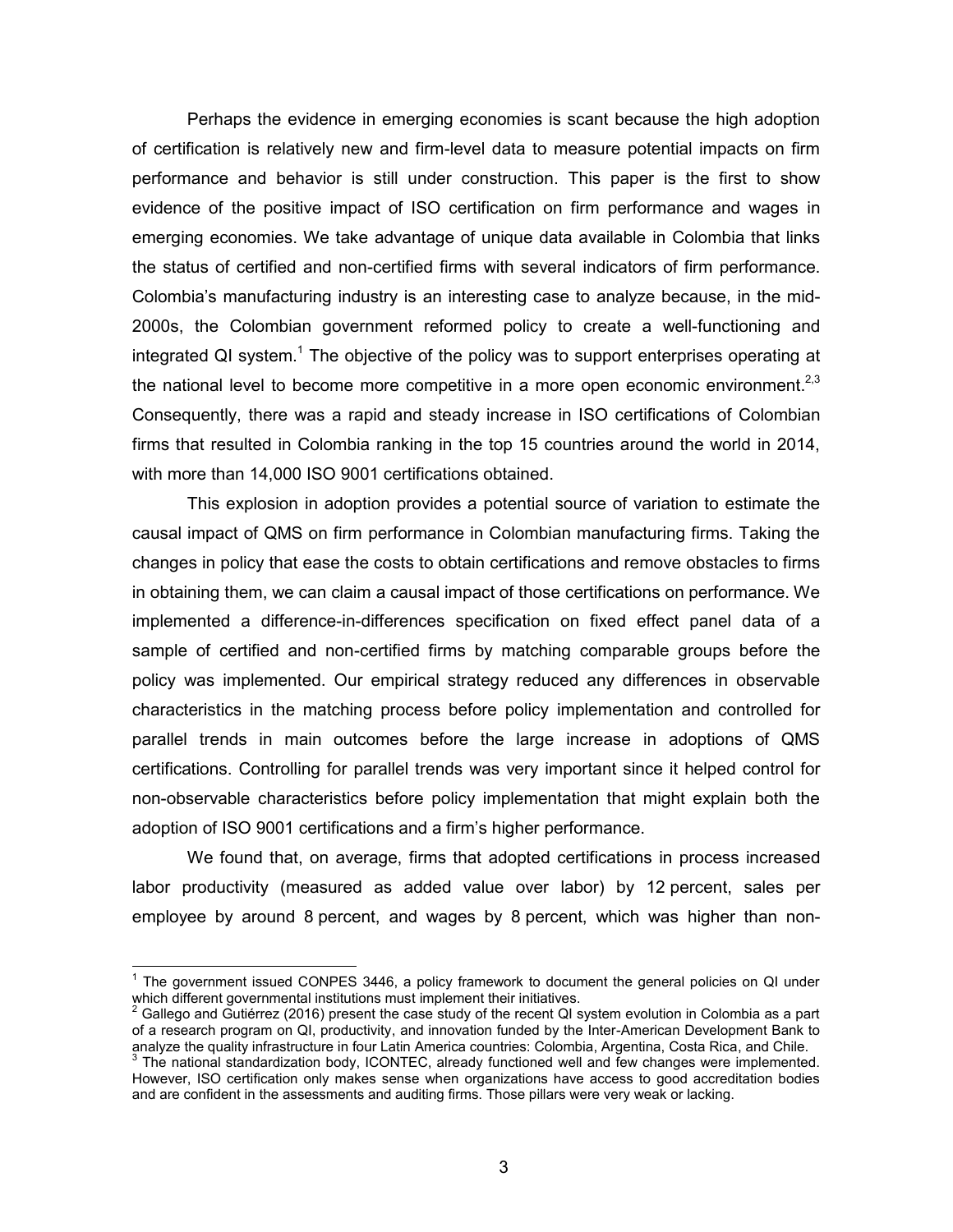certified firms. The effects are significant and show the relevance of the government policies created to promote an institutional environment for a well-functioning QI in an emerging economy more involved in open markets. The effects are differentiated by the time the certification was achieved, with firms that certified at the end of the period (2009 and 2010) being more affected by QMS than earlier adopters (2007 and 2008). There is no evidence of any effect of technological intensity by industry or by size of firm. We found evidence that the capabilities of human capital may amplify the impact of certification on labor productivity. Firms with a larger share of temporary workers in their workforce might not receive the productivity advantage of certification, which is compatible with the idea that the organizational changes that an ISO certification demands requires a more stable workforce.

The rest of the paper is organized as follows: Section 2 presents the Colombian context. Section 3 presents the theoretical framework and the hypothesis for analysis. Section 4 presents the data used in this study and the empirical design of the matching procedure. Section 5 details the identification strategy. Section 6 presents the main econometric results. Section 7 concludes.

#### **2. The Colombian Quality System: A Brief Account**

For long periods, historical and political events led many developing economies to implement high import tariffs and to impose non-trade barriers, which created markets for goods and services that were protected from external competition. Within these protected markets, little attention was paid to the quality of products and services. By the 1990s, some governments in Latin America, including Colombia, started to open their economies to the international flow of goods and services (Ocampo and Ros, 2011). In most countries, those decisions were later accompanied with the signing of bilateral trade agreements. Governments in the region were aware that the infrastructure for quality was (very) poor and thus put in motion plans for reforms (Guasch, et al., 2007). The private sector was also aware that it would have to pay attention to quality issues in producing goods and began demanding quality services.

Colombia was one of the countries that lacked good infrastructure for quality. By 1993, there was no national accreditation body recognized internationally, and the metrology side of QI, although it existed, was confined within an institution that did not have enough technical capabilities. The openness of markets, the so-called *apertura económica*, started in 1991, and some bilateral and multilateral trade agreements were

4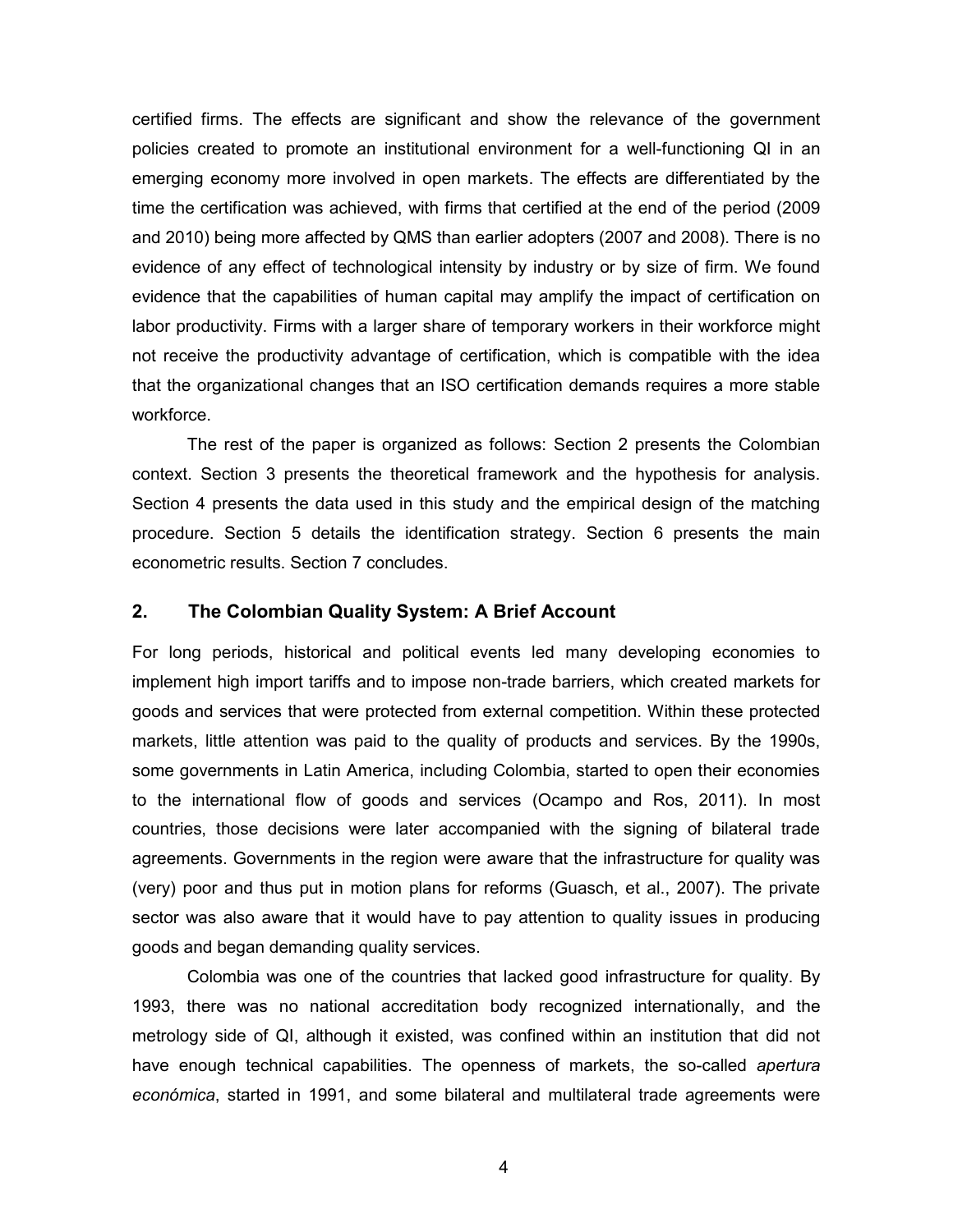signed in the 1990s and others in the 2000s (Attanasio, Goldberg, and Pavcnik, 2004). It was not until the middle of the 2000s, however, that the Colombian government launched a coherent public policy oriented toward improving the national quality system. The public policy formalized in the CONPES 3446 of 2006 set the guidelines to modernize Colombia's QI and, in our view, it has been the main signal of the government's commitment to quality. Figure 1 shows the trend in ISO 9001 certifications. There is a clear upward trend in certifications in the 2000s.





*Source:* ISO (2015).

The launching of the new policy and the availability of data on firm certification presents a unique opportunity to test two objectives. First, from the point of view of the public policy, is whether implementing public policy to improve the country's QI is worth imitating. Second, from the perspective of private firms, is whether it pays off to be certified. In the following sections, we will try to show readers that the answer to both questions is yes. Governments should maintain their (continuous) efforts to improve their country's QI, and firms must opt to get ISO certifications.

#### **3. Theoretical Framework and Hypotheses**

Why do firms want to become certified? The International Organization for Standardization (ISO) notes that, "Certification can be a useful tool to add credibility by demonstrating that your product or service meets the expectations of your customers." To accomplish those objectives, firms must spend non-monetary resources, like time, design, and thoughts, on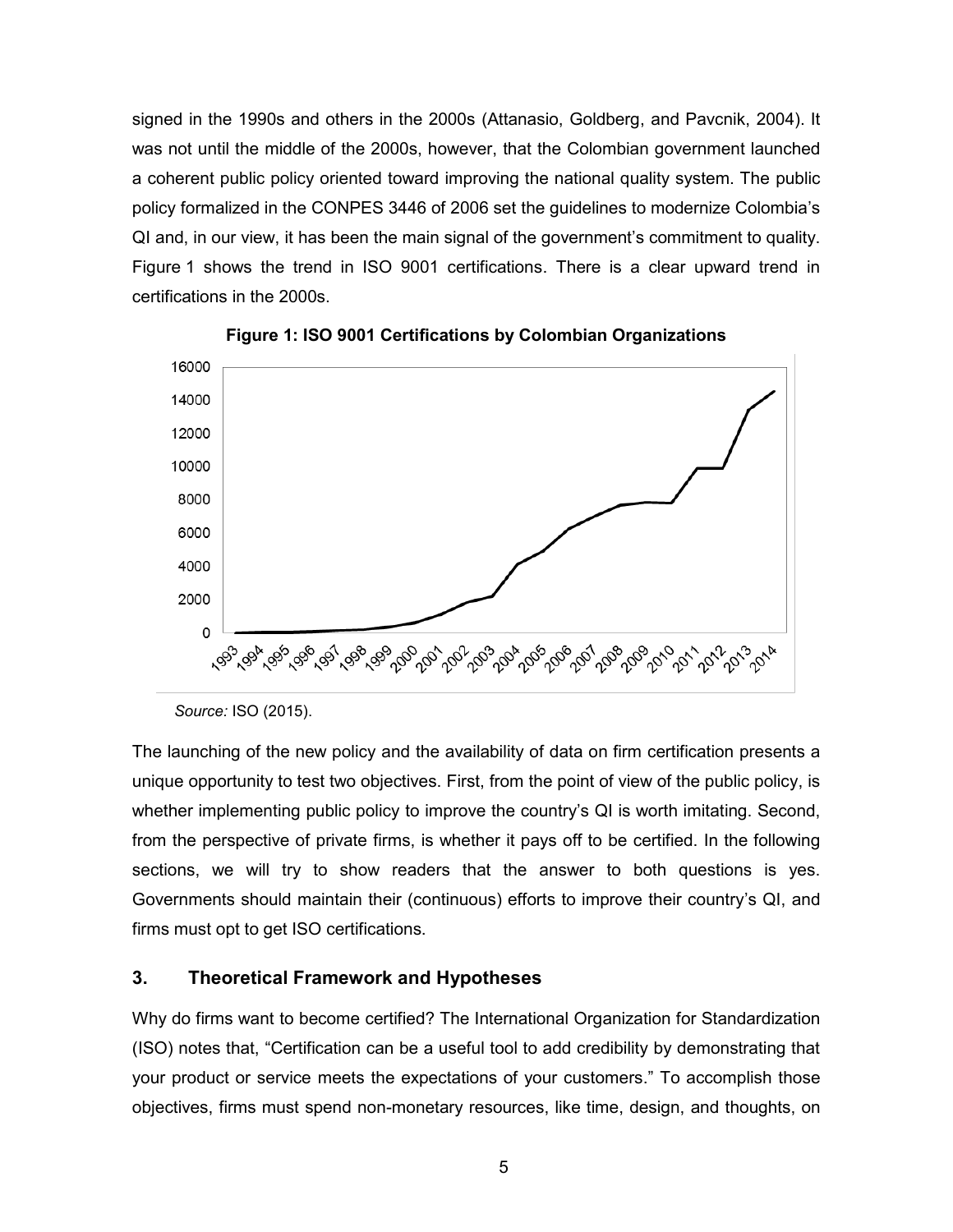the process and costs, such as contracting a registrar, incurring internal costs, and hiring external experts. The ISO website provides information about the different range of costs associated with implementing an ISO certification. The cost depends, among other things, on firm characteristics like size, and whether the firm has already implemented a quality system. The greatest cost is hiring a consultant. Costs range between US\$3,600 for small firms that have a quality system to US\$57,000 for large firms that do not yet have a quality system. Costs could increase depending on employee hours spent.

But, what are the benefits of being certified?

There are incentives for firms to obtain certifications. First and perhaps foremost is that being certified is a signal to the public that the firm's products or services meet expectations. Second, certification signals the organization's attitude toward quality to all of its stakeholders, particularly its workforce (Rao, Ragu-Nathan, and Solis, 1997; Arauz and Suzuki, 2004). Further, some research has found that consumers like to know that the products they buy have a signal of quality. Indeed, ISO certification can enhance brand image, which in turn influences the positive attitude of consumers, brand preference, and purchase intention (Wu and Jang, 2014). Overall, a firm will learn during the certification process, leading to better quality, lower costs and, hence, greater sales and productivity.

The conjunction of a better consumer image of a firm's product and a better process resulting from ISO 9001 certification can lead to better production arrangements that will be reflected in firm performance. Some research for developed countries has found evidence that certified firms are more successful than non-certified firms in terms of financial measures like return on assets (Corbett, Montes, Kirsch, et al., 2002; Corbett, et al., 2005; Heras, Dick, and Casadesús, 2002; Heras, Molina, and Gavin, 2011). The benefits of being certified also extend to non-financial performance indicators like growth in volume of production and productivity. Indeed, certified firms have been found to grow faster in terms of sales, productivity, employment, and wages (Terlaak and King, 2006; Levine and Toffel, 2010; Tzelepis, Tsekouras, Skuras, et al., 2006). The positive effects of firms obtaining certifications has also been researched and documented for developing countries. These have been cross-sectional studies and the main results are that having an ISO certification can contribute to larger sales (Starke, Eunni, Martins, et al., 2012) or increase a firm's propensity to export and to export on a large scale (Goedhuys and Sleuwaegen, 2016; Volpe, Castresana, and Castagnino, 2010). Furthermore, Ulla, Wei, and Xie (2014) discovered that Latin American and Caribbean firms that adopted ISO

6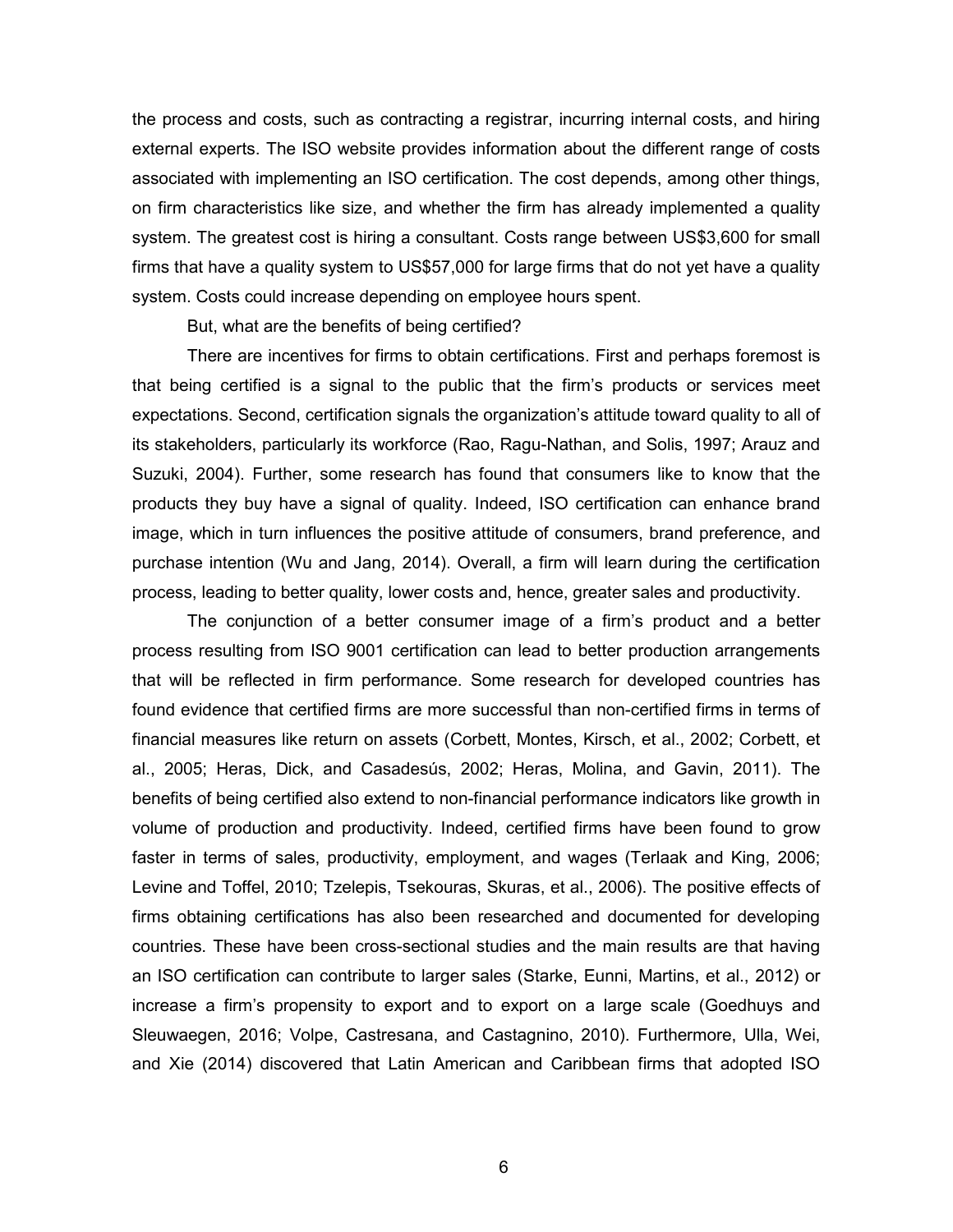standards found that it helped reduce their financial constraints and increase labor productivity. These findings prompted us to propose two hypotheses:

- **H1:** Labor productivity at certified firms will be higher than at non-certified firms.
- **H2:** Certified firms will have higher sales per employee.

However, the impact of certification on a firm goes beyond enhancing financial or production performance. It has also proved to impact employee careers and potentially employee remuneration. ISO 9001 is part of the more global concept of total quality management (TQM) and as such deals with organizational issues. It is widely recognized that ISO 9001 certification involves having a qualified workforce to implement all organizational changes. Research has found that, firms had to choose the types of training needed to implement ISO 9001 in the organization (Quazi and Jacobs, 2004). Therefore, a better, focused, and trained workforce is to be remunerated accordingly. In addition, implementation of TQM practices could support or strengthen employees' efforts to change work practices and, in some cases, work practices that transfer power to employees, such as high-performance work practices. One effect of being certified is being a driver of better earnings for workers (Hunter and Lafkas, 2003). For instance, Cappelli and Neumark (2001) found evidence that management practices like TQM were positively associated with employee wages. Forth and Millward (2004) also found that employees who participated or were involved in managing the workplace obtained an average premium of 8 percent over those that were not involved. More recently, Levine and Toffel (2010) also confirmed a positive causal effect of adopting ISO 9001. Specifically, they found that "annual wages grew to be about 7.5 percent higher at ISO firms than at their matches; supporting the hypothesis that adoption leads to higher wages" (p. 990). If, as some research has found, ISO 9001 implementation entails training the workforce, allowing organizational changes (i.e., new management practices) that confer power to employees, we posit the following hypothesis:

 **H3:** Obtaining an ISO certification will enhance human capital, which could positively affect wages.

#### **4. Data**

#### 4.1. *Sample*

We constructed a unique dataset by merging two sources of information. First the Innovation Survey for Manufacturing Firms (*Encuesta de Desarrollo e Innovación Technologica*, EDIT) measures innovation behavior, innovation investments, and other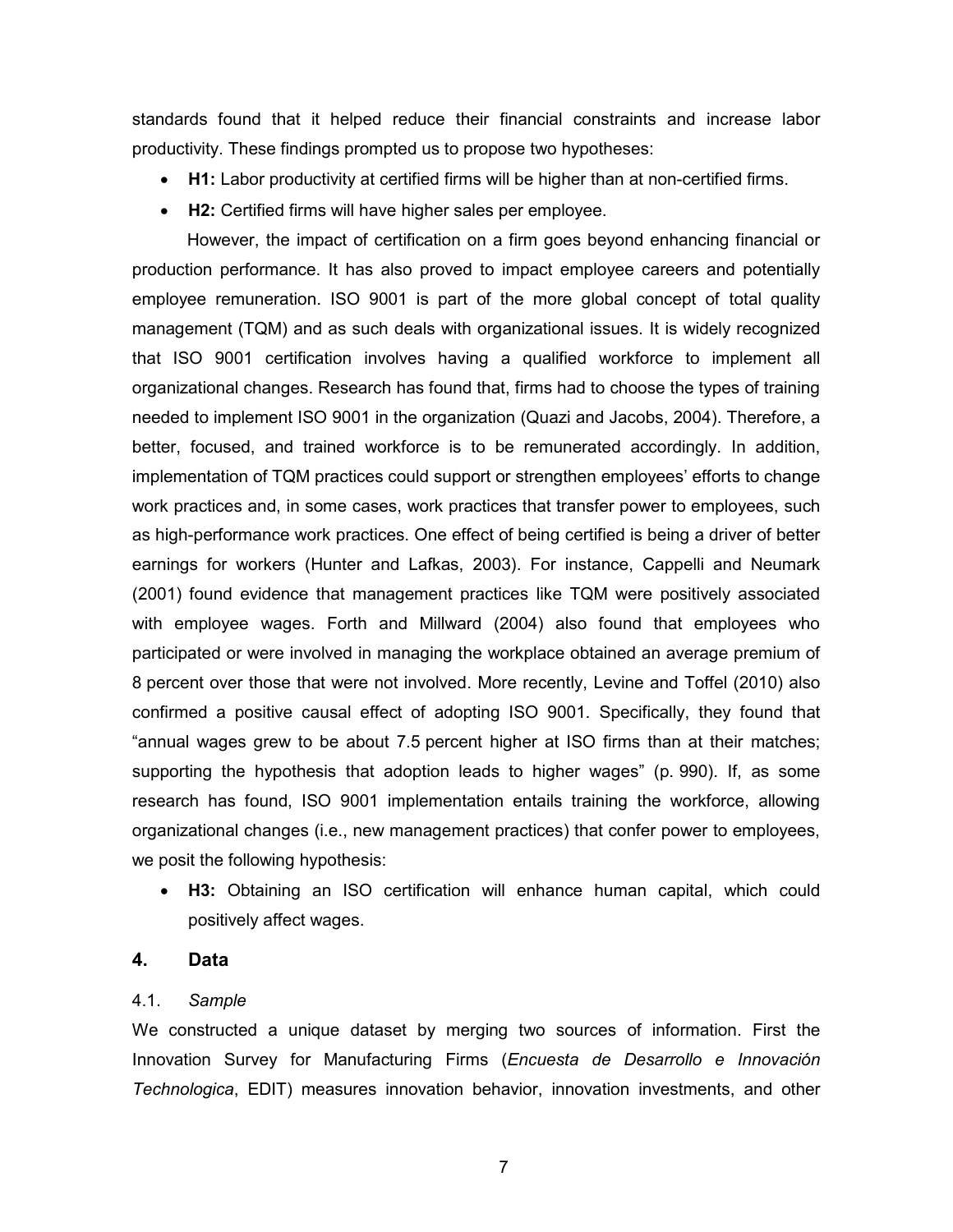variables related to firm efforts to carry out innovation activities, as well as the core variable for this study: whether a firm has obtained a QMS certification such as ISO 9001. EDIT is a mandatory survey for firms with 10 or more employees that is done every two years. We used four surveys that span 2005 to 2010. The self-response to the question of whether the firm obtained an ISO certification is the dummy variable that proxies *ISO adoption*. In the manufacturing industry, we observed a rate of firms with ISO certification for the period 2005–10 of around 17 percent. The percentage of Colombian manufacturing firms that adopted an ISO certification is still relatively low, but increasing in recent years.

The second source—the Annual Manufacturing Survey (*Encuesta Anual Manufacturera*, EAM)—provides information on sales, added value, year of constitution (age), region where the firm is located, industry, exporter status, and workforce characteristics, among key variables. EAM data has been used extensively in research on firm productivity and exports (Roberts and Tybout, 1997; Clerides, Lach, and Tybout, 1998; Das, Roberts, and Tybout, 2007; Kugler and Verhoogen, 2012). Colombia's National Administrative Department of Statistics (*Departamento Administrativo Nacional de Estadística*, DANE) implements both surveys with manufacturing firms that have 10 or more employees. The EAM is a yearly survey that collects information from roughly 8,000 firms per year, while the EDIT is a biannual survey that collects information at the firm level for almost the same universe of manufacturing companies. All firms in both data sources have the same identifier, and we were available to merge the EDIT with the yearly data from the EAM.

After merging the two datasets, we had an unbalanced panel of 62,300 firm-year observations for 2003–10. Those firms represent around the 85 percent of the EAM and 90 percent of the EDIT observations for the period. We thus had a large enough sample to be representative of the industry for the econometric exercise and enough firms to implement the matching approach for the period before the large increase in firm certifications.

#### 4.2. *Main Indicators*

Table 1 presents the distribution of certified and non-certified firms for 2005 to 2010. We ended with a sample of 6,125 year-firm observations with ISO certifications and 35,454 with no certification, representing an incidence of 17.3 percent. The percentage of certified firms grew from 13 percent in 2005 and 2006 to 20 percent for the years after the government started to implement the change in policy about QI, a large change in the number of adopters related with the explosion in ISO certification shown in Figure 1. To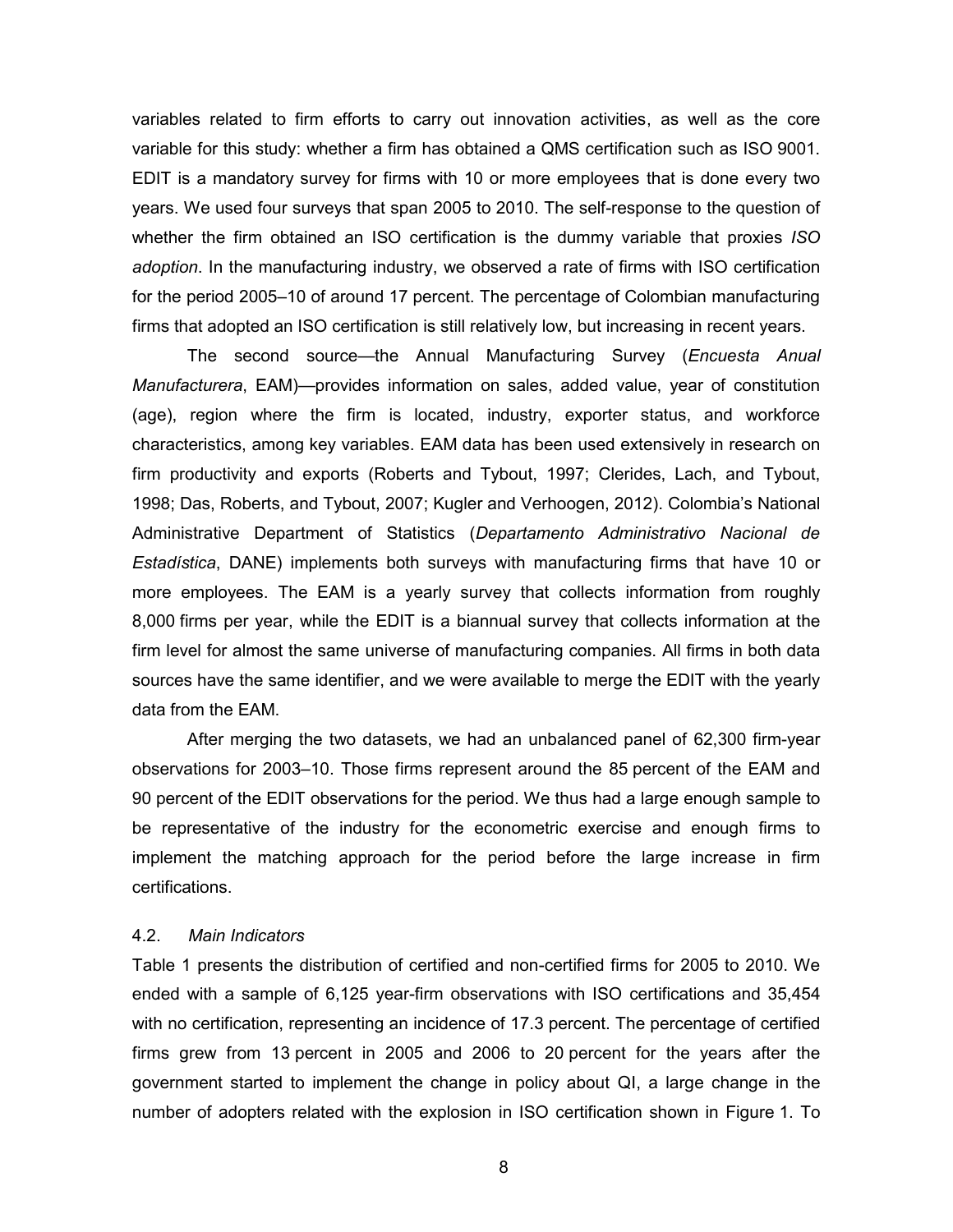capture the impact of ISO certification on firm performance, we considered a firm certified if it adopted certification in any year between 2007 and 2010, which are the years after implementation of the policy. Thus, our variable of interest is each firm's certification status.

|       | <b>Certified</b> | Non-certified | Ratio (%) |
|-------|------------------|---------------|-----------|
| Total | 6,125            | 35,454        | 17.3      |
| 2010  | 1,255            | 6.454         | 19.4      |
| 2009  | 1,253            | 6,563         | 19.1      |
| 2008  | 1,181            | 5.794         | 20.4      |
| 2007  | 1.081            | 5.013         | 21.6      |
| 2006  | 677              | 5,000         | 13.5      |
| 2005  | 674              | 4.990         | 13.5      |

**Table 1: Number of ISO 9001 Certified and Non-certified Firms by Year** 

*Source:* EDIT-DANE.

*Note:* Total equals number of year-firm observations during the period.

The main outcome variables we used in the empirical exercise are value added per employee, sales per employee, and average wages. *Value added per employee* is a standard proxy for firm productivity. For each firm year, we calculated the value added per employee as the amount of real value added divided by the number of employees. To reduce the effect of potential outliers and since the sample of firms is composed mainly of small and medium firms, we took the log of this value. *Sales per employee* captures effects not directly related to firm productivity, like consumer perception about product quality. For each firm year, we calculated sales per employee as the total amount of real sales divided by the number of employees. As for value added per employee, we took the log of sales per employee to account for differences in firm size. Finally, for each firm year, we calculated *average wages* as the total real paid wages divided by the number of employees.

Table 2 presents the definitions of variables used in our analysis and their sample characteristics. The rate of adoption for the period 2005–10 was around 17 percent for the whole sample. The average firm age was 22 years, 16 percent of firms exported at least one year in the period, and 7 percent of firms had foreign capital. For the exercises, we used the initial value at the year 2000 and the average growth of rate for the period 2000 to 2003, the period before the change in policies.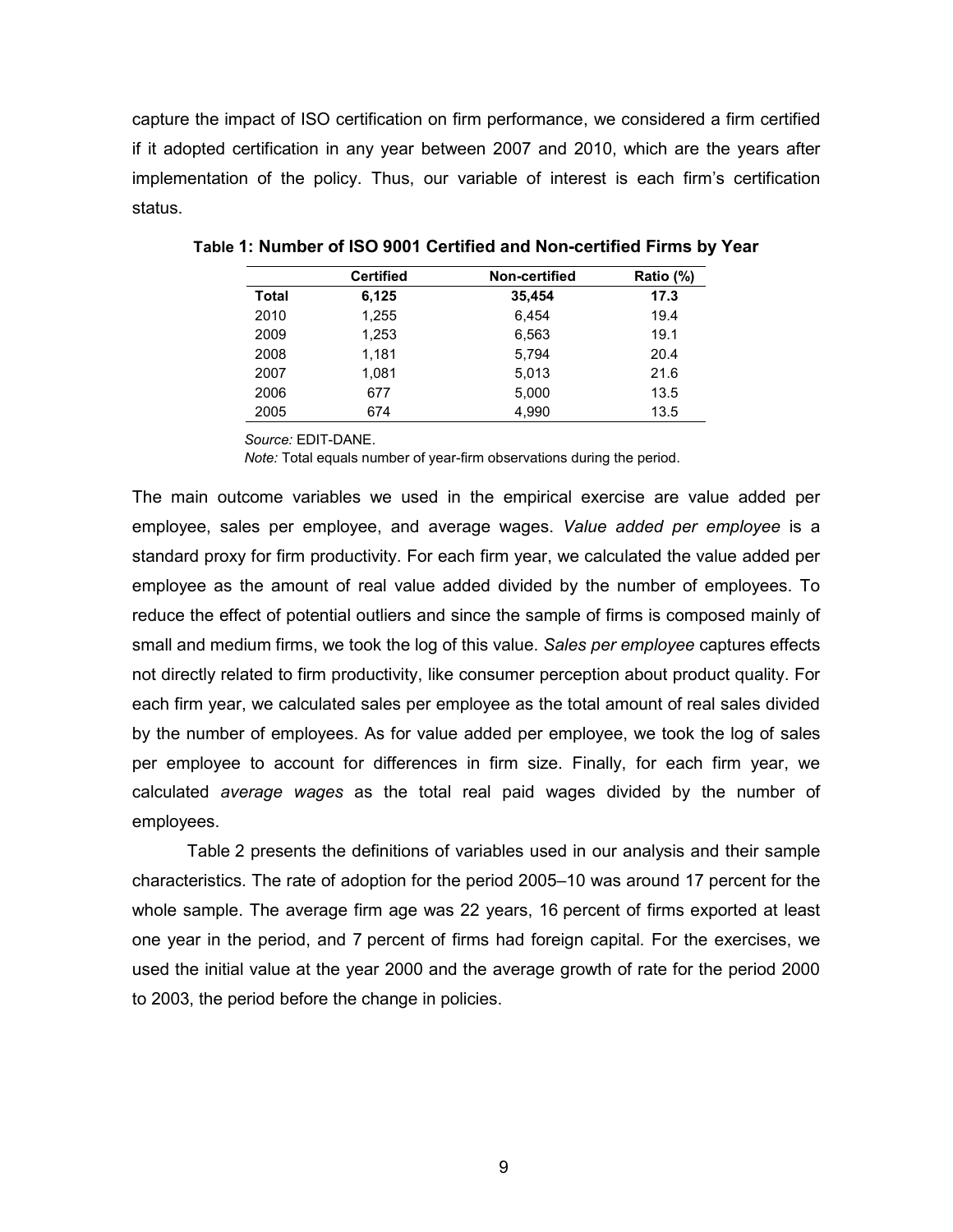| <b>Variable</b>                         | <b>Description</b>                                                                                                            | <b>Mean</b> | <b>SD</b> | Min          | <b>Max</b>   |
|-----------------------------------------|-------------------------------------------------------------------------------------------------------------------------------|-------------|-----------|--------------|--------------|
| <b>Main Variables</b>                   |                                                                                                                               |             |           |              |              |
| Adopts certification                    | Dummy $=$ 1 if the firm adopted a certification this year and 0 otherwise                                                     | 0.17        | 0.35      | 0            |              |
| Added value                             | Total amount of value added in Colombian pesos in the year (log)                                                              | 9.87        | 1.33      | $-7.36$      | 17.0         |
| Sales                                   | Total amount of sales (log) in Colombian pesos in the year                                                                    | 10.8        | 1.21      |              | 19.44        |
| Wages                                   | Total average amount paid to workers as salaries and wages (log) in                                                           | 8.2         | 1.94      | 0.2          | 12.86        |
|                                         | Colombian pesos in the year                                                                                                   |             |           |              |              |
| <b>Control Variables</b>                |                                                                                                                               |             |           |              |              |
| Firm size                               | Total number of employees in the year                                                                                         | 82.73       | 220.6     | 10           | 7712         |
| Initial firm size                       | Total number of employees in the first year (2000)                                                                            | 78.9        | 209.2     | 10           | 5496         |
| Initial added value per employees       | Total amount of firm's value added (log) in Colombian pesos in the first year<br>(2000)                                       | 9.78        | 0.99      | $-0.11$      | 14.66        |
| Growth rate in added value per          | % growth rate in firm's value added in Colombian pesos in the years before                                                    | 0.22        | 0.81      | $-0.99$      | 9.6          |
| employee                                | implementation of policy reform (2000 to 2003)                                                                                |             |           |              |              |
| Initial sales per employees             | Total amount of firm's sales (log) in Colombian pesos in the first year (2000)                                                | 10.7        | 3.08      | -1           | 16.45        |
| Growth rate in sales per employee       | % growth rate in firm's sales in Colombian pesos in the years before                                                          | 0.04        | 0.66      | $-1$         | 9.9          |
|                                         | implementation of policy reform (2000 to 2003)                                                                                |             |           |              |              |
| Initial wages                           | Total amount paid to workers as salaries and wages (log) in Colombian                                                         | 8.5         | 0.9       | 0.1          | 11.91        |
|                                         | pesos in the first year (2000)                                                                                                |             |           |              |              |
| Growth rate in average wages            | % growth rate in average wages paid by the firm in Colombian pesos in the                                                     | 0.01        | 0.27      | $-1$         | 9.7          |
|                                         | years before implementation of policy reform (2000 to 2003)                                                                   |             |           |              |              |
| Age                                     | Number of years since the firm was established                                                                                | 22.01       | 14.7      | 0            | 120          |
| Export                                  | Total amount of firm's export sales (log) in Colombian pesos                                                                  | 5.6         | 6.7       | 0            | 19.44        |
| Initial export                          | Total amount of firm's export sales (log) in Colombian pesos in the first year<br>(2000)                                      | 0.16        | 5.5       | $\mathbf{0}$ | 16.30        |
| Growth rate in average exports          | % growth rate in firm's export sales in Colombian pesos in the years before<br>implementation of policy reform (2000 to 2003) | 0.23        | 1.38      | $\mathbf{0}$ | 9.6          |
| Market share                            | % market share the firm had in the year                                                                                       | 0.001       | 0.006     | 0            | 0.49         |
| Initial market share                    | % market share the firm had in the first year (2000)                                                                          | 0.002       | 0.014     | 0            |              |
| Investment                              | Amount of investment undertaken divided by the number of employees in<br>the year (log)                                       | 3.78        | 4.84      | $\mathbf{0}$ | 15.33        |
| Initial investment                      | Amount of investment per employee (log) undertaken in the first year (2000)                                                   | 3.27        | 4.73      | 0            | 13.31        |
| Share of temporary employees            | % of employees who were hired temporarily at the year                                                                         | 0.31        | 0.37      | 0            |              |
| Initial share of temporary<br>employees | % of employees who were hired temporarily in the first year (2000)                                                            | 0.23        | 0.34      | $\mathbf{0}$ |              |
| Growth rate in temporary<br>employees   | % growth rate in % of temporary employees                                                                                     | 0.098       | 0.99      | $-1$         | 9.90         |
| Share of white-collar employees         | % of employees who were white collar in the year                                                                              | 0.30        | 0.21      | 0            |              |
| Foreign capital                         | Dummy = 1 if firm had foreign capital in the year                                                                             | 0.07        | 0.25      | $\mathbf{0}$ | $\mathbf{1}$ |

### **Table 2: Description and Summary Statistics of Variables**

*Source:* EDIT-EAM DANE.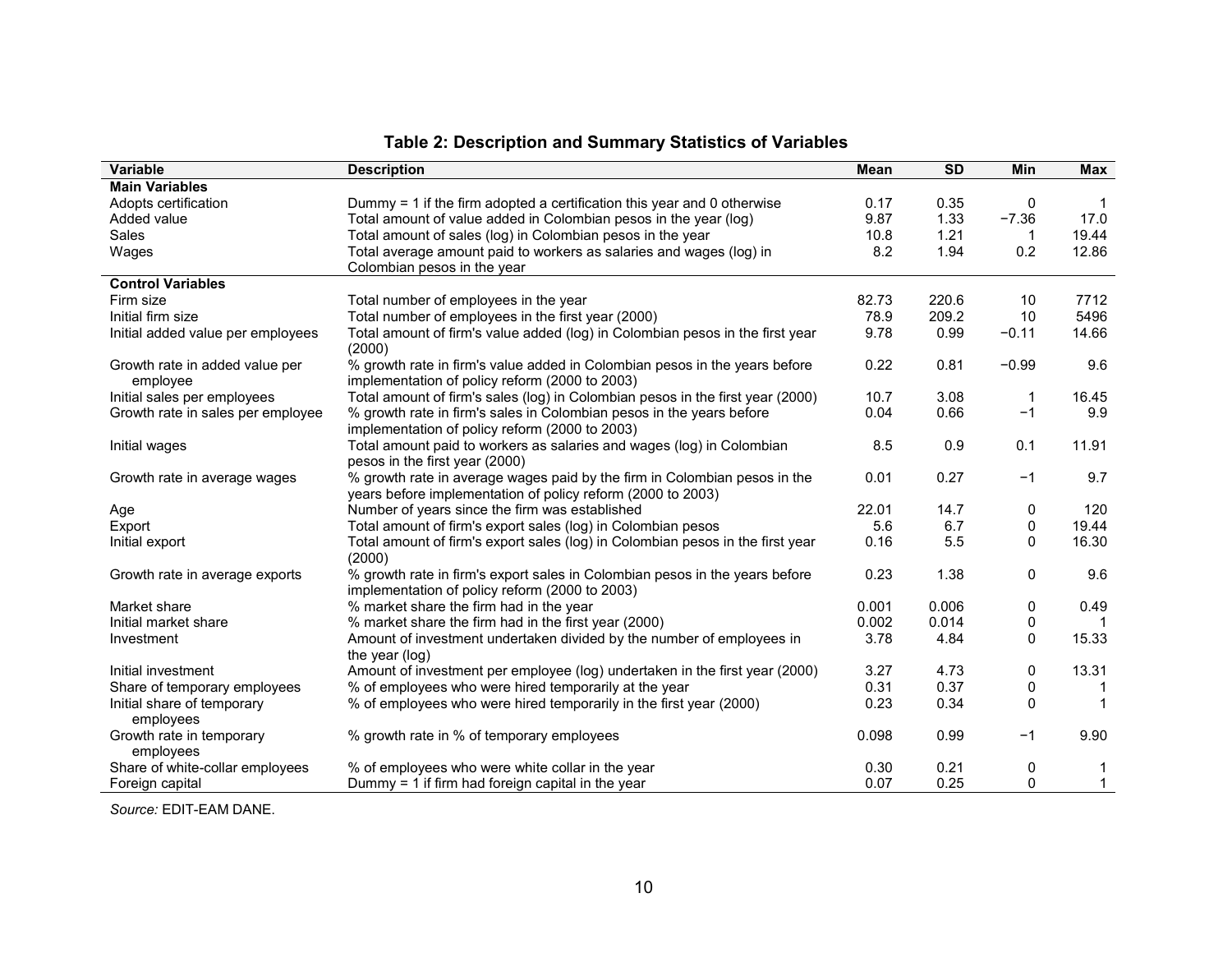#### **5. Identification Strategy**

We performed a difference-in-differences exercise to compare the changes in valued added per employee, sales per employee, and average wages among ISO certified firms and non-certified firms. First we had to match a control group of non-certified firms.

#### 5.1. *The Matching Sample*

Matching analysis requires a control group that shares similar characteristics to those of the treatment group. For this purpose, we needed to find non-certified firms with similar pre-adoption value added per employee, sales per employee, average wages, and other observable factors similar to firms that later certified. Certifications like ISO 9001 could correlate with our main variables of interest because of unobservable firm characteristics that might affect certification adoption as well as performance and average remunerations. For example, if firms with good management practices or good leaders are more likely to adopt ISO 9001 certifications and to implement activities that increase productivity, a linear regression model would capture a correlation better than a causal effect. If the certified status is not randomly assigned, the pool of non-certified firms is not necessarily comparable to the group of firms that obtained a certification, and we must deal with potential problems of self-selection.

The Colombian manufacturing dataset has two important advantages for our matching procedure. First, the large number of firms increases the probability of finding non-certified firms with the same characteristics as firms with ISO 9001 certifications. Second, the availability of several years of information before implementation of the reform to the quality system in Colombia (2000 to 2003) allowed us to provide evidence in favor of the main assumptions of our identification strategy in which observable characteristics can be controlled for.

We developed propensity scores by estimating a probit model for the adoption status of firms between 2007 and 2010.<sup>4</sup> We implemented the matching process at the year 2003, three years before implementation of the policy reform (2006). In this probit model, we included values for the three outcome variables as controls: *value added per employee*, *sales per employee*, and *average wages.* We also included initial values (at year 2000) and their growth rate for the period 2000–03. We complemented the exercise

j 4 We used the Epanechnikov kernel estimator to calculate the propensity score. We implemented other matching estimators as a robustness check.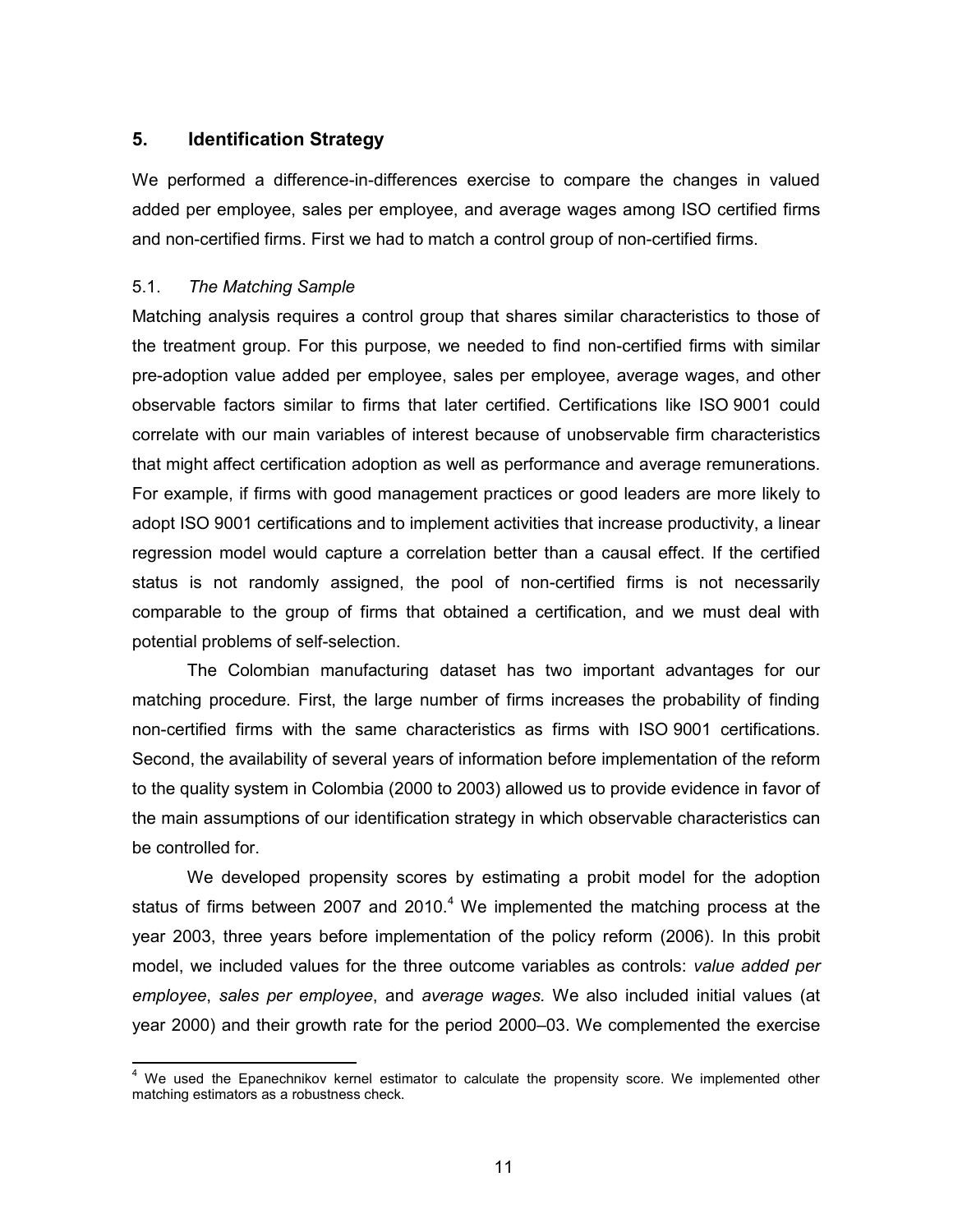by including other important determinants like *firm size,* age, *age squared*, an *export* dummy, a dummy for *foreign capital*, an indicator of *human capital* (the white collar to blue collar ratio), the *share of temporary workers*, the value of *capital stock* (or investment), and *market share* (see Table 2 for the descriptions, sources of variables, and main statistics). Furthermore, we added 6 dummies to control for *region* and 22 for the international standard industrial classification (*ISIC*). The results of the probit are presented in column 1 of Table A1 in the Appendix, and Table 3 reports the balance test for the treatment support for ISO adoption.

The first three columns of Table 3 show that certified firms are different from noncertified firms prior to the launch of the policy reform on quality in Colombia. For all but three variables, the null hypothesis of equality of means is rejected. The results strongly support the insight that firms self-selected into the certification process. Clearly, these firms were larger, measured by the number of employees, the mean sales per employee, or the mean value added per employee; were older; were more likely to export; paid higher wages; and had larger market shares than firms that did not eventually adopt certification. Surprisingly, adopters did not have higher growth rates than non-adopters and had lower human capital. The last three columns of Table 3 show that all variables are balanced after matching and, therefore, we are confident that treated and control firms share the same characteristics—including the initial values of the main outcomes and control variables and the trends for the years before 2003—at the moment we implemented the matching procedure and three years before the CONPES reforming the quality system in Colombia was launched.

Other results in Table 3 are worth highlighting. First, the pseudo R-squared of a probit model of adopters versus non-adopters of certifications is 0.24 in the full sample, meaning that observable variables account for the adoption. The likelihood ratio test rejects the null hypothesis that the model cannot explain adoption with a p-value of zero. When we estimated the same model in the sample of matched firms, the pseudo Rsquared is barely 0.007, and the test cannot reject the null hypothesis that the model does not explain certification. Overall, the findings reassure us that treated firms (i.e., certified) and control firms (non-certified) in the matched samples were very similar at the year 2003 before the Colombian government launched the policy reform of the quality system in 2006. Remaining differences can be attributed to firm adoption of certifications.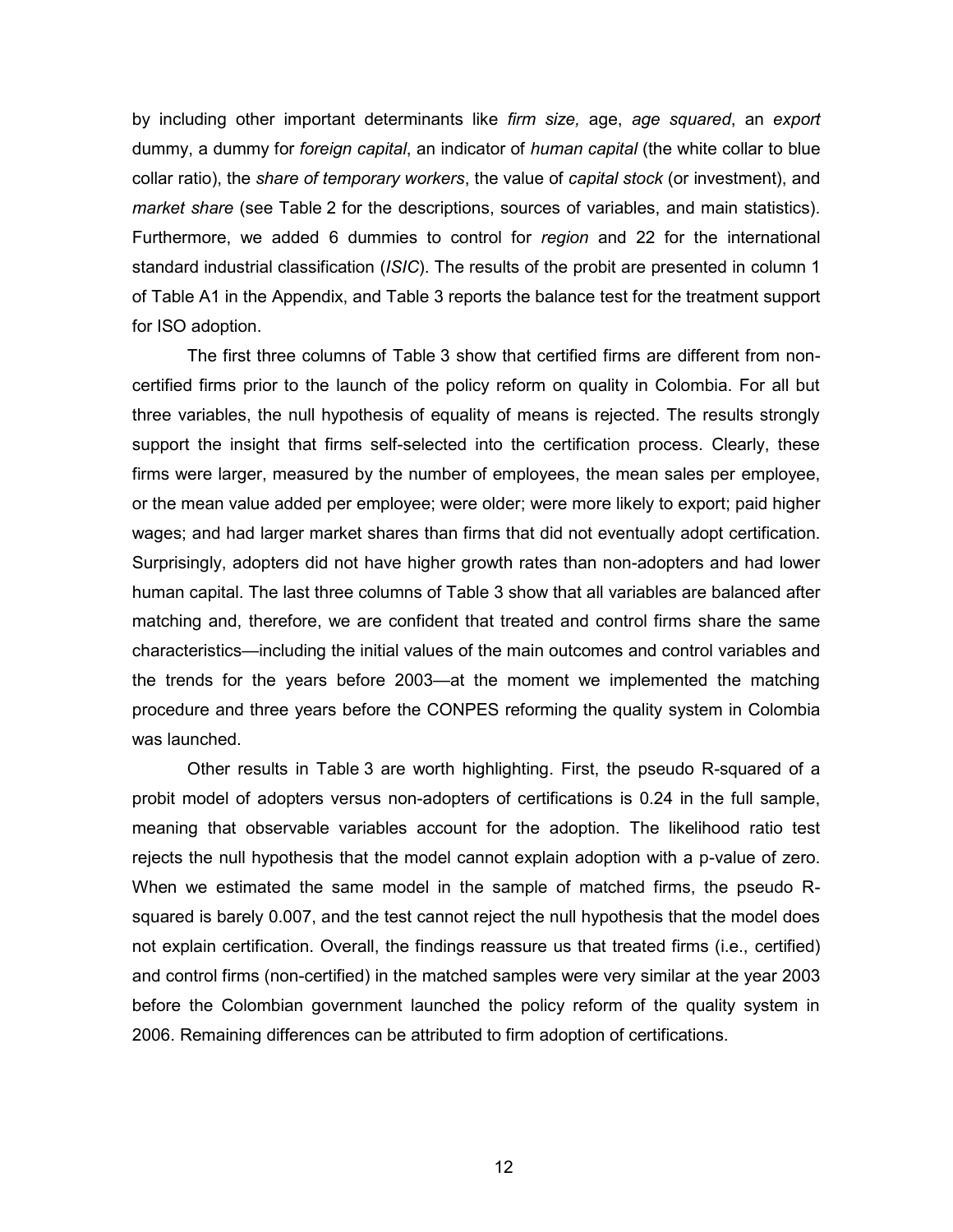|                                                            | <b>Unmatched</b> |         |             |                | <b>Matched</b> |             |  |  |
|------------------------------------------------------------|------------------|---------|-------------|----------------|----------------|-------------|--|--|
| <b>Variable</b>                                            | <b>Treated</b>   | Control | <b>Diff</b> | <b>Treated</b> | <b>Control</b> | <b>Diff</b> |  |  |
| (log) initial added value per employee                     | 10.374           | 9.7073  | 0.667***    | 10.354         | 10.366         | $-0.012$    |  |  |
| (log) initial sales per employee                           | 11.448           | 10.531  | $0.917***$  | 11.688         | 11.706         | $-0.018$    |  |  |
| (log) initial firm size                                    | 4.1867           | 3.1582  | 1.029***    | 4.1633         | 4.1279         | 0.035       |  |  |
| (log) initial wages                                        | 8.7821           | 8.3976  | 0.385***    | 8.7991         | 8.7652         | 0.034       |  |  |
| Export (dummy $=$ 1 if firm exported in<br>the first year) | 0.48331          | 0.20889 | $0.274***$  | 0.49254        | 0.48293        | 0.01        |  |  |
| (log) initial investment                                   | 5.9498           | 3.0503  | $2.9***$    | 5.9114         | 5.9344         | $-0.023$    |  |  |
| Initial share of temporary employees                       | 0.23434          | 0.25148 | $-0.017$    | 0.23238        | 0.236          | $-0.004$    |  |  |
| Initial market share                                       | 0.00485          | 0.00126 | $0.004***$  | 0.00481        | 0.00428        | 0.0005      |  |  |
| Growth rate of added value before                          | 0.18038          | 0.23159 | $-0.051**$  | 0.17442        | 0.21111        | $-0.037$    |  |  |
| Growth rate of sales before                                | 0.04552          | 0.05019 | $-0.005$    | 0.04777        | 0.0595         | $-0.012$    |  |  |
| Growth rate of wages before                                | 0.01786          | 0.01722 | 0.0006      | 0.00982        | 0.0291         | $-0.019$    |  |  |
| Temporary employment share before                          | 0.09505          | 0.06948 | $0.026**$   | 0.10457        | 0.11592        | $-0.011$    |  |  |
| (log) firm age                                             | 3.0747           | 2.9074  | $0.168***$  | 3.0793         | 3.0472         | 0.032       |  |  |
| (log) firm $age2$                                          | 6.0458           | 5.6719  | $0.374***$  | 6.0385         | 5.969          | 0.069       |  |  |
| (log) firm size                                            | 4.3537           | 3.1603  | $1.193***$  | 4.3598         | 4.3482         | 0.012       |  |  |
| (log) firm size $^2$                                       | 8.7074           | 6.3207  | 2.387***    | 8.7197         | 8.6964         | 0.023       |  |  |
| Export (dummy $=$ 1 if firm exported)                      | 0.3897           | 0.17188 | $0.218***$  | 0.39502        | 0.38423        | 0.011       |  |  |
| Share of white-collar employees                            | 0.28707          | 0.30779 | $-0.021***$ | 0.28675        | 0.29346        | $-0.007$    |  |  |
| Market share by industry                                   | 0.00335          | 0.00076 | $0.003***$  | 0.00328        | 0.003          | 0           |  |  |
| (log) investment per employee                              | 6.3157           | 2.9353  | $3.38***$   | 6.2893         | 6.2371         | 0.052       |  |  |
| Foreign capital (dummy = 1 if $FC > 0$ )                   | 0.20682          | 0.05666 | $0.15***$   | 0.19502        | 0.1916         | 0.003       |  |  |
| Number of observations                                     |                  |         |             |                |                |             |  |  |
| Pseudo $R^2$                                               | 0.249            |         |             | 0.007          |                |             |  |  |
| LR Chi <sup>2</sup>                                        | 1222.9           |         |             | 18.12          |                |             |  |  |
| P > Chi <sup>2</sup>                                       | 0.000            |         |             | 1.000          |                |             |  |  |

**Table 3: Balance Test, Support for ISO Adoption 2007–10**

*Source:* Authors.

*Notes:* \*\*\* p < 0.01; \*\* p < 0.05; \* p < 0.1.

Figure 2 shows the propensity score distribution for 2007–10. Clearly, the distribution of the propensity scores for certified firms are (almost) equal to the distribution for noncertified firms, which indicates that the matching successfully found firms with similar propensity scores.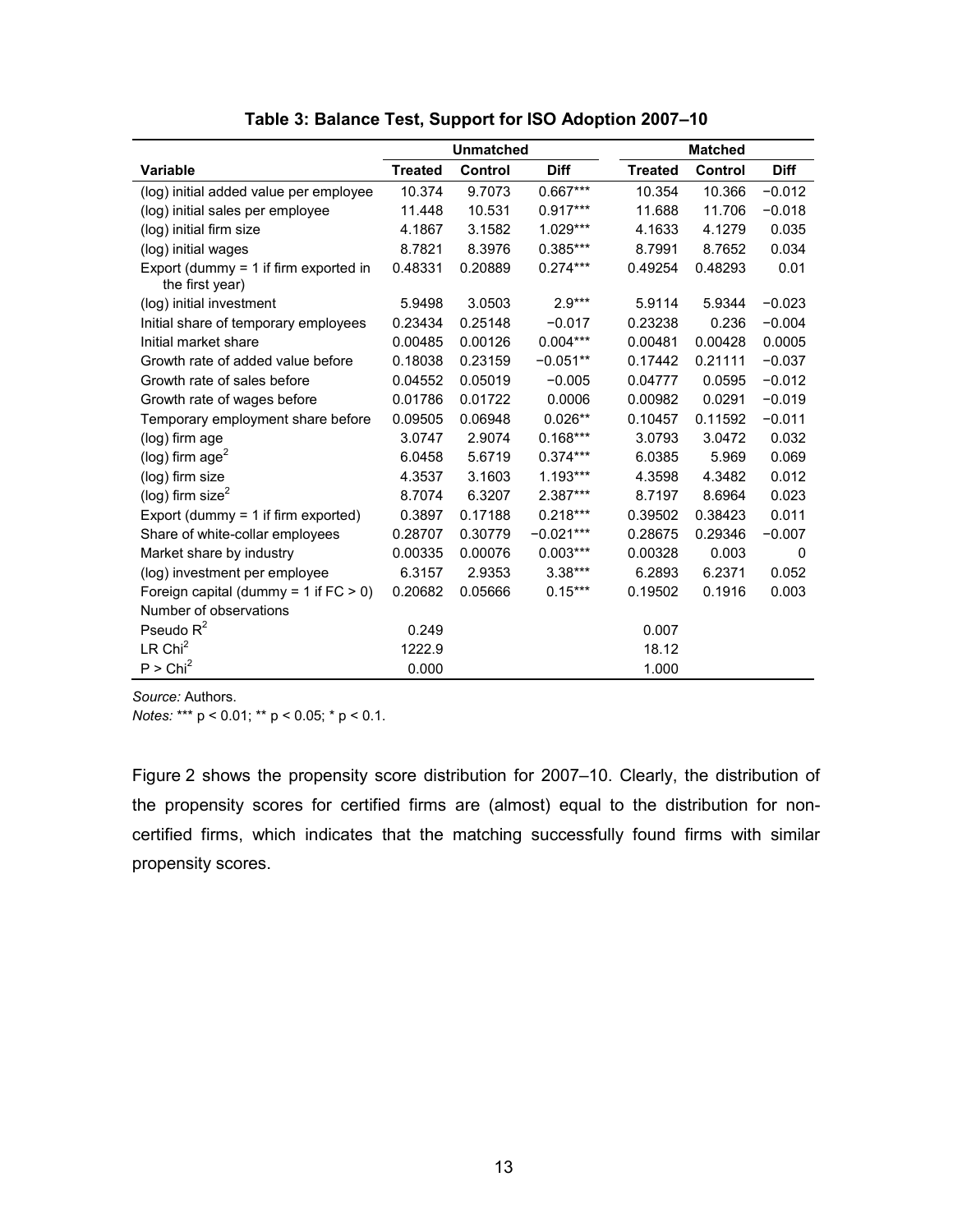မာ Probability Density Function က

 $\overline{.4}$ 

**Propensity Score** 

 $6.5$ 

 $\overline{\mathbf{8}}$ 

- Matched Control Sample

 $\overline{1}$ 



*Source:* Authors.

 $\circ$ 

Ō

#### 5.2. *The Difference-in-Differences Treatment Effects*

**Treated Sample** 

**Unmatched Sample** 

 $\overline{2}$ 

To identify causal effects of certification adoption on firm performance and average wages, we assessed differences in post-policy reform trends using a difference-in-differences methodology for the full sample and for matched comparable samples. Since we used panel structure data, we were able to control for unobservable sources of bias to avoid selection problems. In this sense, we implemented a fixed-effect firm model that allowed us to control for all unobservable variables, as long as they did not vary with time. The equation is as follows:

$$
Y_{it} = \alpha_i + \delta_t + \beta \cdot ISO\_adoption_i + \gamma Period(2006+) + \rho DiD + \theta X_{it} + \varepsilon_{it} (1)
$$

where  $Y_{it}$  is the outcome of firm *i* in year *t*,  $\alpha_i$  captures all time-constant factors that affect the outcome and are firm-specific,  $\delta_t$  explains yearly shocks that affect all firms, ISO\_adoption<sub>i</sub> is a dummy variable that takes the value 1 if the firm is certified (our treatment variable), Period (2006+) is a dummy for the period 2007–10,  $X_{it}$  is a vector of time-varying control variables,  $DiD$  is the difference-in-differences estimator with  $\rho$  as our parameter of interest that measures the impact of ISO 9001 on the firm's performance and wages, and  $\varepsilon_{it}$  is the error term, which is assumed to be orthogonal to certification (ISO\_adoption<sub>i</sub>). The estimation of a model as posited in Equation 1 for the full sample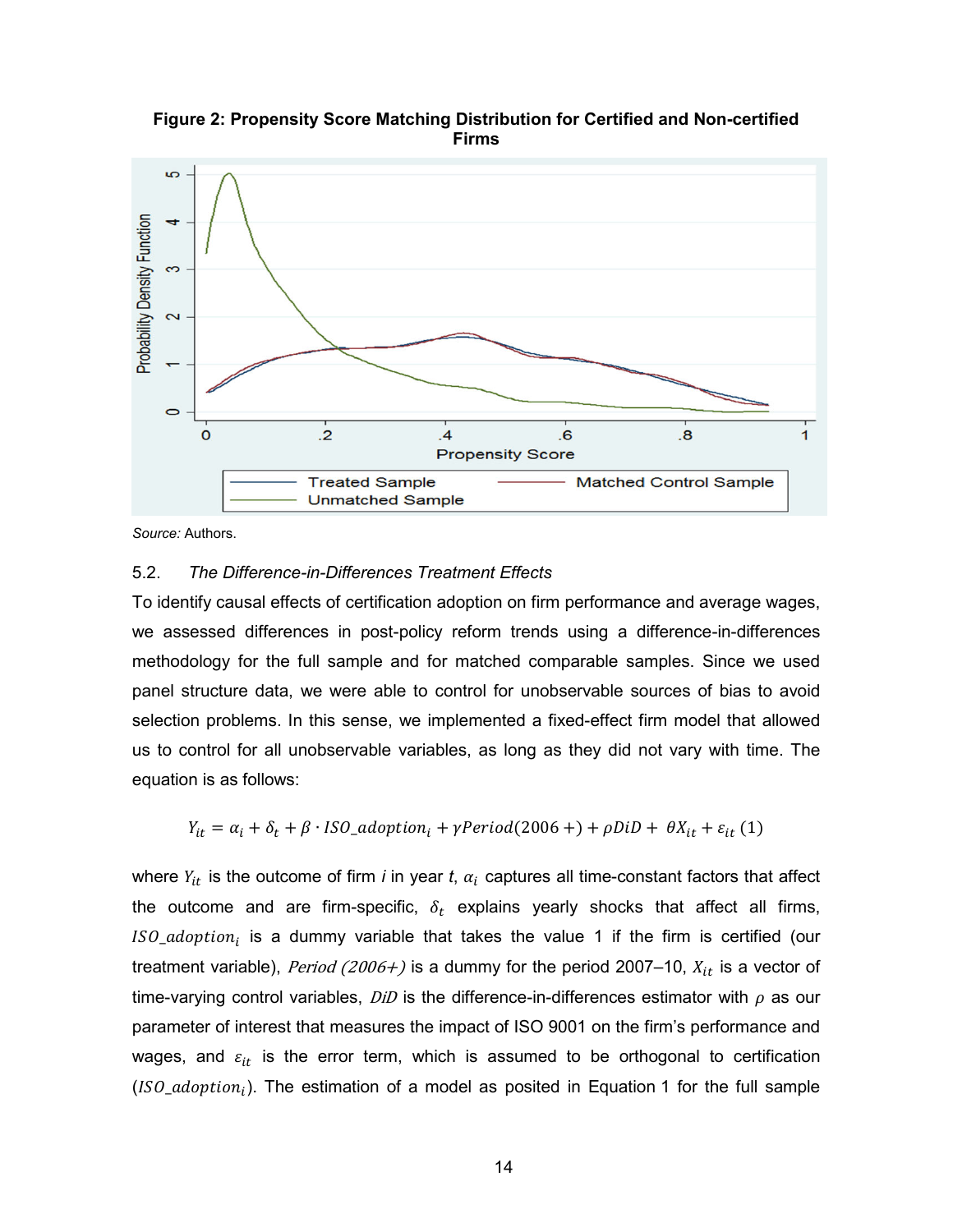should control for all unobservable factors, as long as they do not vary with time. Then, the validity of the fixed-effect model rests on the assumption that trends in the outcomes would have been equal in the absence of the certification of a firm. The same specification for the matched sample allowed us to control for unobservable factors over comparable firms, making our specification strategy more credible. The X vector includes all the variables used in the matching process that varied on time.

#### **6. Main Results**

Results for the difference-in-differences evaluation of the value added per employee, sales per employee, and average wages are presented in Table 4. The table consists of three pairs of columns, each showing the impacts of firm certification on the three outcome indicators. Following the approach in the balance tests, Table 4 presents the results for 2007–10. Estimates of the difference-in-differences are lower on the matched sample than on the fixed-effect model for the three outcome variables, showing that the selection is positive if we do not control for observables on comparable samples.

|                     | <b>Added Value (log)</b> |            | Sales (log) |           | Wages (log) |           |
|---------------------|--------------------------|------------|-------------|-----------|-------------|-----------|
|                     | FE                       | м          | FE          | M         | FE          | M         |
| ISO 9001×After 2006 | $0.157***$               | $0.126***$ | $0.174***$  | $0.0782*$ | $0.209***$  | $0.0792*$ |
|                     | (0.0203)                 | (0.0287)   | (0.0374)    | (0.0402)  | (0.0335)    | (0.0416)  |
| Observations        | 78.111                   | 44.294     | 78.111      | 44.294    | 78.111      | 44.294    |
| R-squared           | 0.026                    | 0.036      | 0.069       | 0.106     | 0.017       | 0.010     |
| Number of Firms     | 12.076                   | 4.578      | 12.076      | 4.578     | 12.076      | 4,578     |

**Table 4: Difference-in-Differences Evaluation of Policy Reform of the National System of Quality** 

*Source:* Authors.

*Notes:* FE: Fixed effect over the total sample. M: Fixed effect over the matching sample. Robust standard errors in parentheses.

\*\*\*  $p$  < 0.01, \*\*  $p$  < 0.05, \*  $p$  < 0.1.

*Value added per employee* was about 12.6 percent higher for firms that became certified than for their non-certified counterparts. Besides being statistically significant at 1 percent, the economic effect is a clear-cut message to managers and policymakers that being certified pays off and that promoting quality programs in public policy is worth doing. Regarding the impact of being certified on *sales per employee*, the result is also remarkable since it shows that certified firms had, on average, 7.8 percent higher sales than non-certified firms. Lastly, the certification process seemed to have incentivized firms to pay higher *average wages* to their employees. Table 4 shows that certified firms paid on average about 8 percent higher wages than non-certified firms.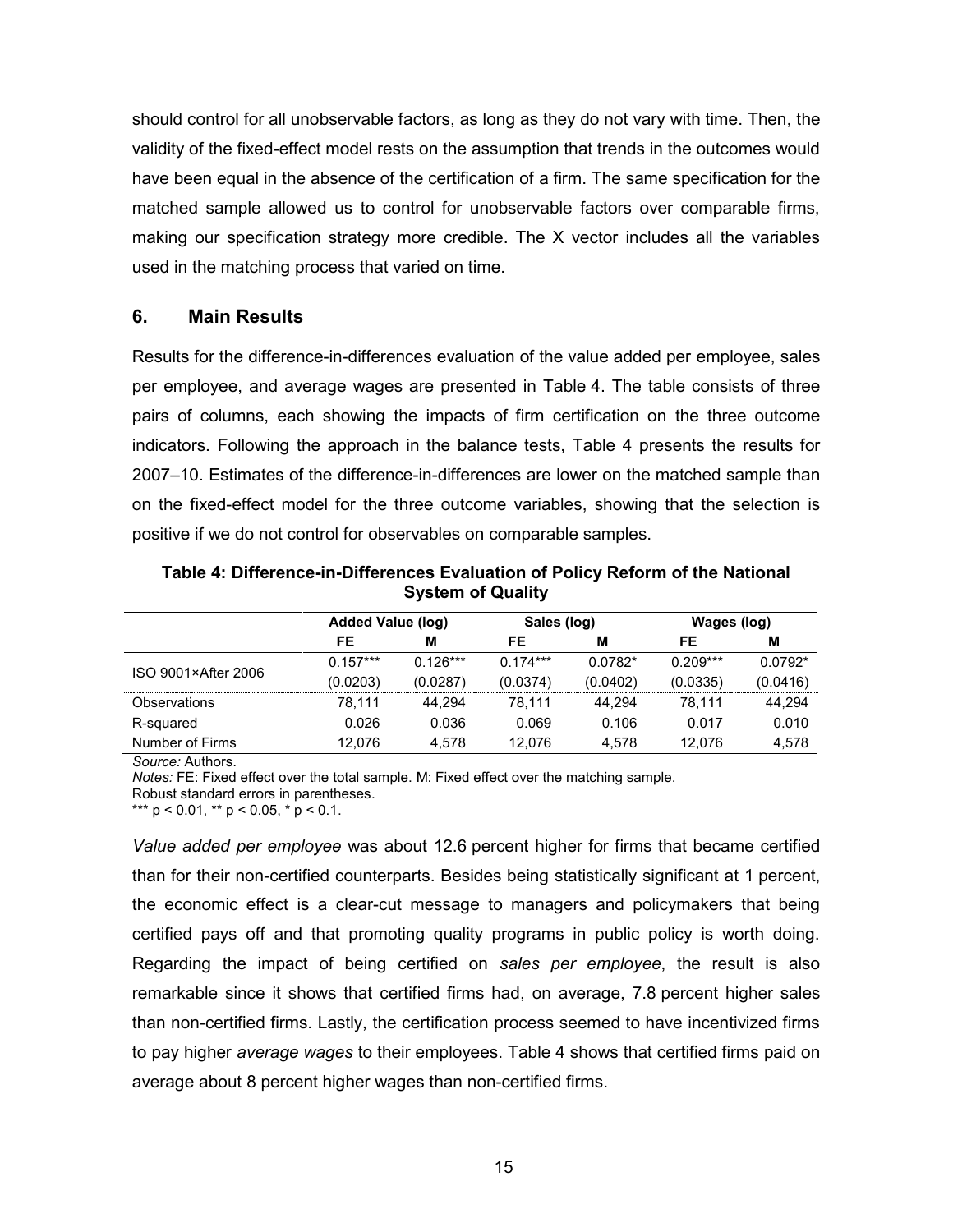One implication of these results is the potential link among them. Two effects are in play. On one hand, being more productive and efficient can lead to lower costs and then to potentially lower prices in more competitive environments. A certified firm can get better labor productivity measured by value added per employee. On the other hand, previous case study research has shown that consumers will pay for quality even for nondifferentiated products. When consumers find out that a product has a quality seal such as an ISO certification, they are more willing to buy the product and to pay more for it. Certified firms are aware of this and can demand a higher price than their rivals. Sales can also increase. The link between firms being more productive and having lower costs, and consumers wanting quality products is unclear, and thus more research is warranted.

Certified firms pay higher wages than comparable non-certified firms. This is supported by previous research. For a developing economy that is more aggressively entering international markets, higher wages can be viewed as negative for competitiveness. However, there are also factors that together offset the cost of higher wages. First, since local and foreign consumers willingly pay more for products made by certified firms, demand for such products remain high (or at least stable). Second, in this case, Colombian firms gain some competitive advantage not only locally but also internationally. Third, firms that want to be certified have to invest in their human capital. What is recovered in terms of enhanced quality, their workers put into their day-to-day tasks. In the end, being certified pays off in terms of productivity, sales, and human capital.

#### 6.1. *Heterogeneous Effect*

The positive and significant effects observed in Table 4 raise some questions about the time it takes for effects to result from certification. To account for those concerns, we present some heterogeneous effects on time. Although the time span after the reform was initiated is short, we split the sample into two-year pairs: 2007–08 and 2009–10. The changes associated with implementing the CONPES 3446 would likely take time to have an effect. For instance, metrology and accreditation are closely related to firm certification, and the Colombian institutions responsible for these tasks were weak or non-existent at that time. Therefore, the effects of certification in the first pair of years (2007–08) should be lower than for the next pair (2009–10). Table 5 presents the results only for the matched sample of firms. As expected, for the three outcome indicators, the effect was higher for 2009–10 than for 2007–08, in particular for sales per employee and average wages. Sales per employee were almost 12 percent higher for 2009–10 compared to 8 percent for 2007–08.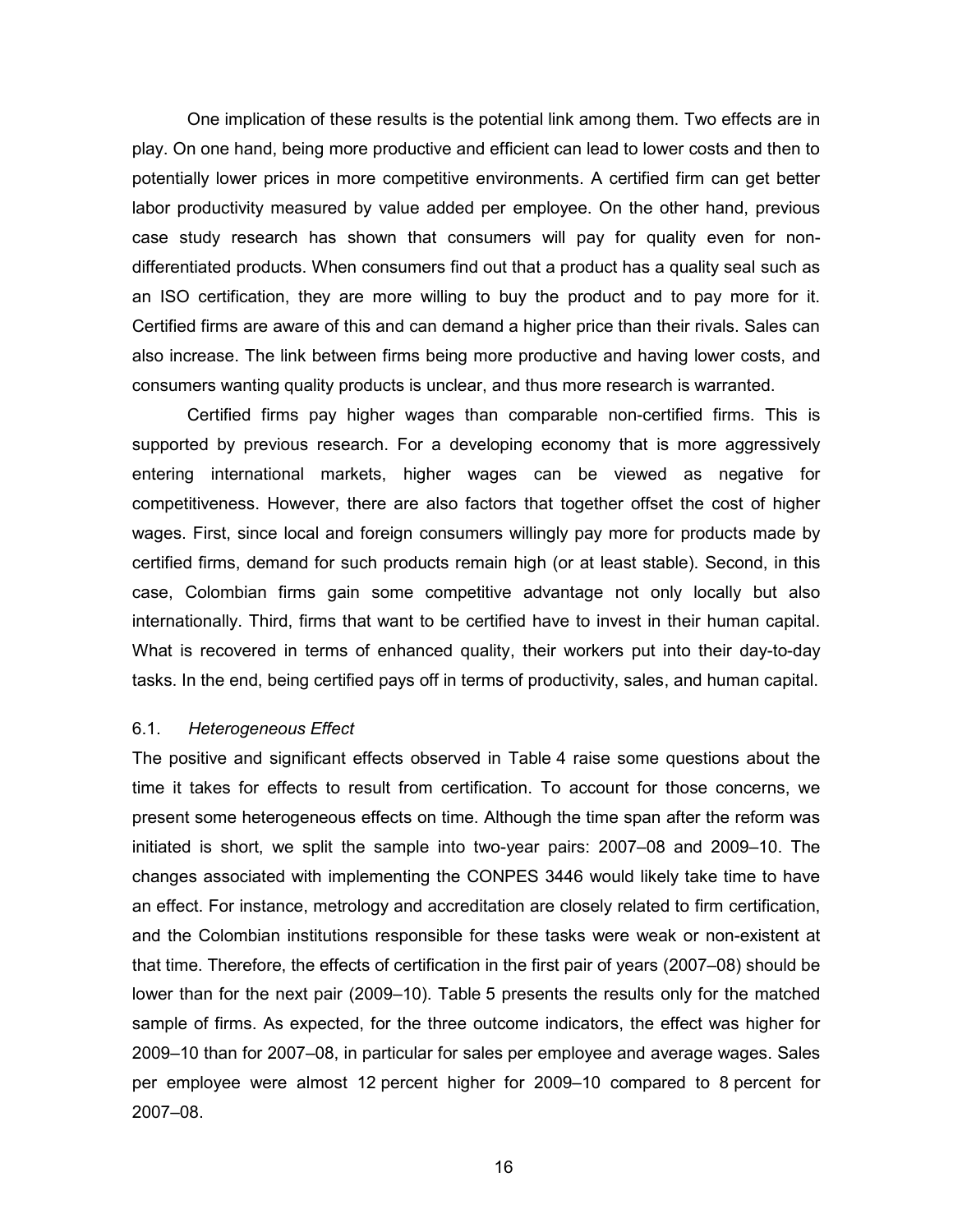|                     | 2007-08    |              |              | 2009-10    |              |              |
|---------------------|------------|--------------|--------------|------------|--------------|--------------|
|                     | Added      |              |              | Added      |              |              |
| <b>Variables</b>    | Value      | <b>Sales</b> | <b>Wages</b> | Value      | <b>Sales</b> | <b>Wages</b> |
| ISO 9001×After 2006 | $0.105***$ | $0.0806***$  | $0.0747*$    | $0.106***$ | $0.118***$   | $0.0843***$  |
|                     | (0.0251)   | (0.0297)     | (0.0402)     | (0.0269)   | (0.0300)     | (0.0306)     |
| Observations        | 44.519     | 44.519       | 44.519       | 44.438     | 44.438       | 44.438       |
| R-squared           | 0.041      | 0.096        | 0.010        | 0.037      | 0.126        | 0.013        |
| Number of Firms     | 4.598      | 4.598        | 4.598        | 4.591      | 4.591        | 4.591        |

**Table 5: Heterogeneous Effect by Period of Adoption** 

*Source:* Authors.

*Notes:* Robust standard errors in parentheses.

\*\*\*  $p$  < 0.01, \*\*  $p$  < 0.05, \*  $p$  < 0.1.

We were also interested in seeing the potential heterogeneous effect of high- versus lowtech sector and certification on the three outcome variables. To that purpose, we divided the sample between high- and low-tech firms<sup>5</sup> for 2007–08 and 2009–10. The thinking was that firms manufacturing technologically demanding products would be keener to become certified since certification entails putting in practice changes to enhance quality. Table 6 presents the results. Surprisingly, we did not find any effect. The coefficients that interact treated effects with technological intensity (TECH) were not significant for either of the two periods. Thus, adoption of ISO type standards is undertaken irrespective of technological intensity. However, more research is warranted.

|                     | Added<br>Value | <b>Sales</b> | <b>Wages</b> | Added<br>Value | <b>Sales</b> | <b>Wages</b> |
|---------------------|----------------|--------------|--------------|----------------|--------------|--------------|
|                     | $0.144***$     | 0.0886**     | $0.110**$    |                |              |              |
| ISO 9001×After 2006 | (0.0318)       | (0.0415)     | (0.0438)     |                |              |              |
| ISO 9001×After      | $-0.0808$      | 0.0786       | $-0.120$     |                |              |              |
| 2006×TECH           | (0.0566)       | (0.0808)     | (0.0837)     |                |              |              |
|                     |                |              |              | $0.118***$     | $0.121***$   | $0.130***$   |
| ISO 9001×After 2006 |                |              |              | (0.0314)       | (0.0312)     | (0.0392)     |

Observations 44,448 44,448 44,448 44,438 44,438 44,438 R-squared 0.036 0.103 0.011 0.038 0.127 0.016 Number of Firms 4,592 4,592 4,592 4,591 4,591 4,591

 −7.33e−05 −9.36e−06 −0.000209\*\* (5.71e−05) (6.65e−05) (0.000103)

#### **Table 6: Heterogeneous Effect by Technological Intensity and Size**

*Source:* Authors.

(cont.)

*Notes:* Robust standard errors in parentheses.

\*\*\*  $p < 0.01$ , \*\*  $p < 0.05$ , \*  $p < 0.1$ .

ISO 9001×After 2006×Size

 5 Eurostat groups 2-digit ISIC sectors into three broad categories based on their technological intensity: high-, medium-, and low-tech. To simplify, we used two groups: high and low technological intensity.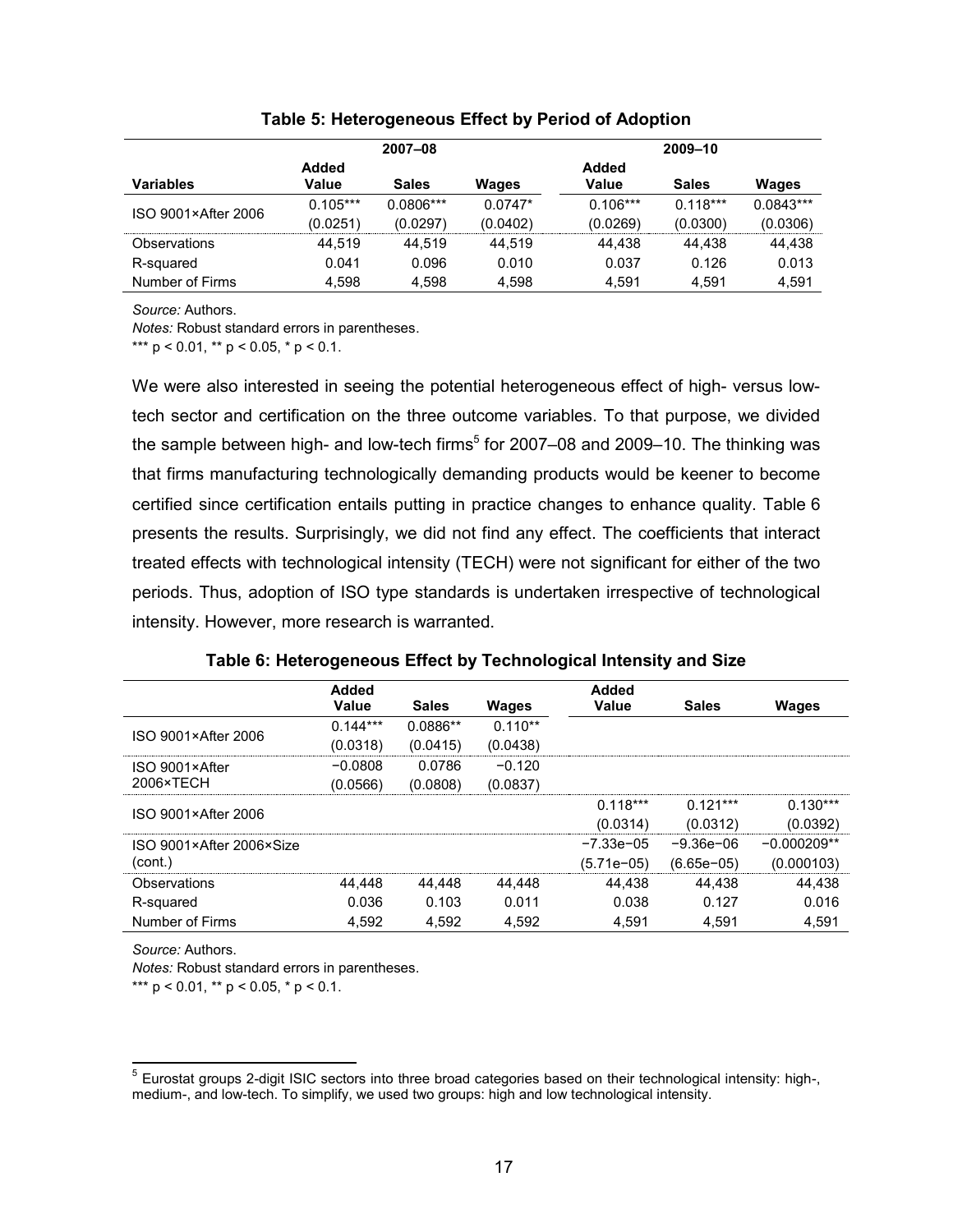#### 6.2. *Potential Mechanisms*

In this section, we explore mechanisms that may explain adoption of ISO type standards, in the direction of amplifying the impact of being certified over our outcome variables. First, we looked at firms that had exported, had innovated, or had had some share of temporary workers. The first two were not significant, but the ratio of temporary workers to total firm employees was statistically significant in differentiating the impact of being certified over firm's performance. To account for this mechanism, we regressed an interaction between the difference-in-differences estimator and the ratio of temporary workers to total workforce (see Table 7). Permanent workers are part of firm capabilities (Teece, Pisano, and Shuen, 1997; Helfat, 1997) in the sense that firm knowledge is stored in the minds of its employees. This is a cumulative dynamic process. A firm's human capital is made up of its employees, who usually have a formal and to some extent tacit long-term relationship. Clearly, firms will only invest in permanent employees. Temporary workers are generally hired to complete a specific task or to temporarily replace workers that are on leave (sick leave, vacation, etc.). There is no incentive to train temporary workers or to spend resources on them. Therefore, firms with a lower share of temporary workers would be expected to see a greater impact of being certified.

|                           | <b>Added Value</b> | <b>Sales</b> | Wages      |
|---------------------------|--------------------|--------------|------------|
| ISO 9001×After 2006       | $0.192***$         | $0.173***$   | $0.0621**$ |
|                           | (0.0340)           | (0.0408)     | (0.0273)   |
| ISO 9001×After 2006×TEMPO | $-0.239***$        | $-0.185***$  | 0.0867     |
|                           | (0.0700)           | (0.0823)     | (0.136)    |
| Observations              | 44.448             | 44.448       | 44.448     |
| R-squared                 | 0.038              | 0.103        | 0.071      |
| Number of Firms           | 4.592              | 4.592        | 4.592      |

#### **Table 7: Permanent Workers as Amplifier**

*Source:* Authors.

*Notes:* Robust standard errors in parentheses.

\*\*\*  $p < 0.01$ , \*\*  $p < 0.05$ , \*  $p < 0.1$ .

Table 7 shows the coefficient of the interaction term ISO 9001×TEMPO is negative, as expected. This means that firms with more temporary workers underperformed firms with a lower share of such workers. The effect is greater for productivity than for sales. The effect on wages was positive but not significant. Our conjecture is that this can be explained by the type of contract that characterizes this labor relationship, with most temporary workers being hired through a third party.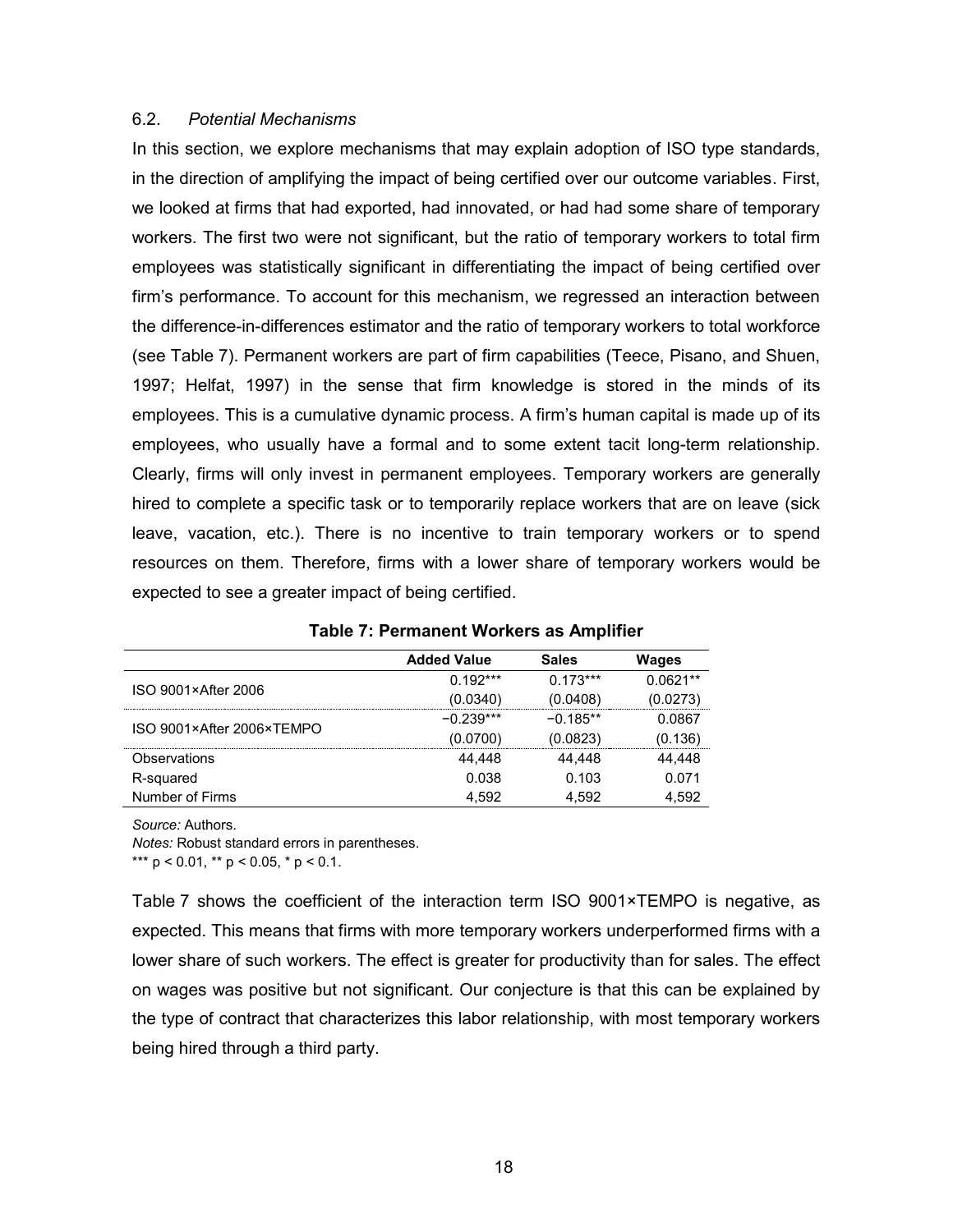#### 6.3. *Robustness Check*

The first concern is that some firms could have adopted ISO certifications before the Colombian reform was implemented. In fact, we observed some certified firms for the years 2005 and 2006 (see Table 1). Therefore, we ran the same specification of Equation 1 but with the treatment firms being those that were certified in 2005 and 2006. We also used a matched sample using the propensity to be a certified firm in 2005 or 2006 for the year 2003 (the probit model result is presented in the last column of Table A1 in the Appendix). The idea was to assess the causal effect of the reform. Table 8 presents the results and, for each of the main outcomes, the fixed-effect model on the full sample and on the matched sample. As expected, certification adoption is positive and significant for the full sample, which is consistent with the idea that there are non-observable firm characteristics that might explain both adoption and firm performance. However, with regressions on the model on the matched sample for comparable firms (certification and excluding firms certified after 2006) the effect disappears. Those results strongly support our evidence that the reform implemented after 2006, to promote ISO certification, increased firm performance and wages.

|                     | <b>Added Value (log)</b> |          | Sales (log) |           | Wages (log) |          |
|---------------------|--------------------------|----------|-------------|-----------|-------------|----------|
|                     | FE                       | м        | FE          | M         | FE          | М        |
|                     | $0.143***$               | 0.0499   | 0.106       | $-0.0865$ | $0.258***$  | $0.145*$ |
| ISO 9001×before2006 | (0.0443)                 | (0.0573) | (0.0811)    | (0.0835)  | (0.0618)    | (0.0859) |
| <b>Observations</b> | 62.219                   | 32.560   | 62.219      | 32.560    | 62.219      | 32,560   |
| R-squared           | 0.031                    | 0.049    | 0.070       | 0.125     | 0.021       | 0.018    |
| Number of Firms     | 10,326                   | 3.482    | 10.326      | 3.482     | 10.326      | 3,482    |

**Table 8: Robustness of Certified Firms at 2005 and 2006** 

*Source:* Authors.

*Notes:* FE: Fixed effect over the total sample. M: Fixed effect over the matching sample.

Robust standard errors in parentheses.

\*\*\*  $p < 0.01$ , \*\*  $p < 0.05$ , \*  $p < 0.1$ .

We implemented different matching estimators as a robustness check of the matching process. We changed the matching procedure to a Mahalanobis specification and knearest neighborhood matching. Table 9 shows that our main results are consistent with different specifications of matching estimators for the same period as the basic results.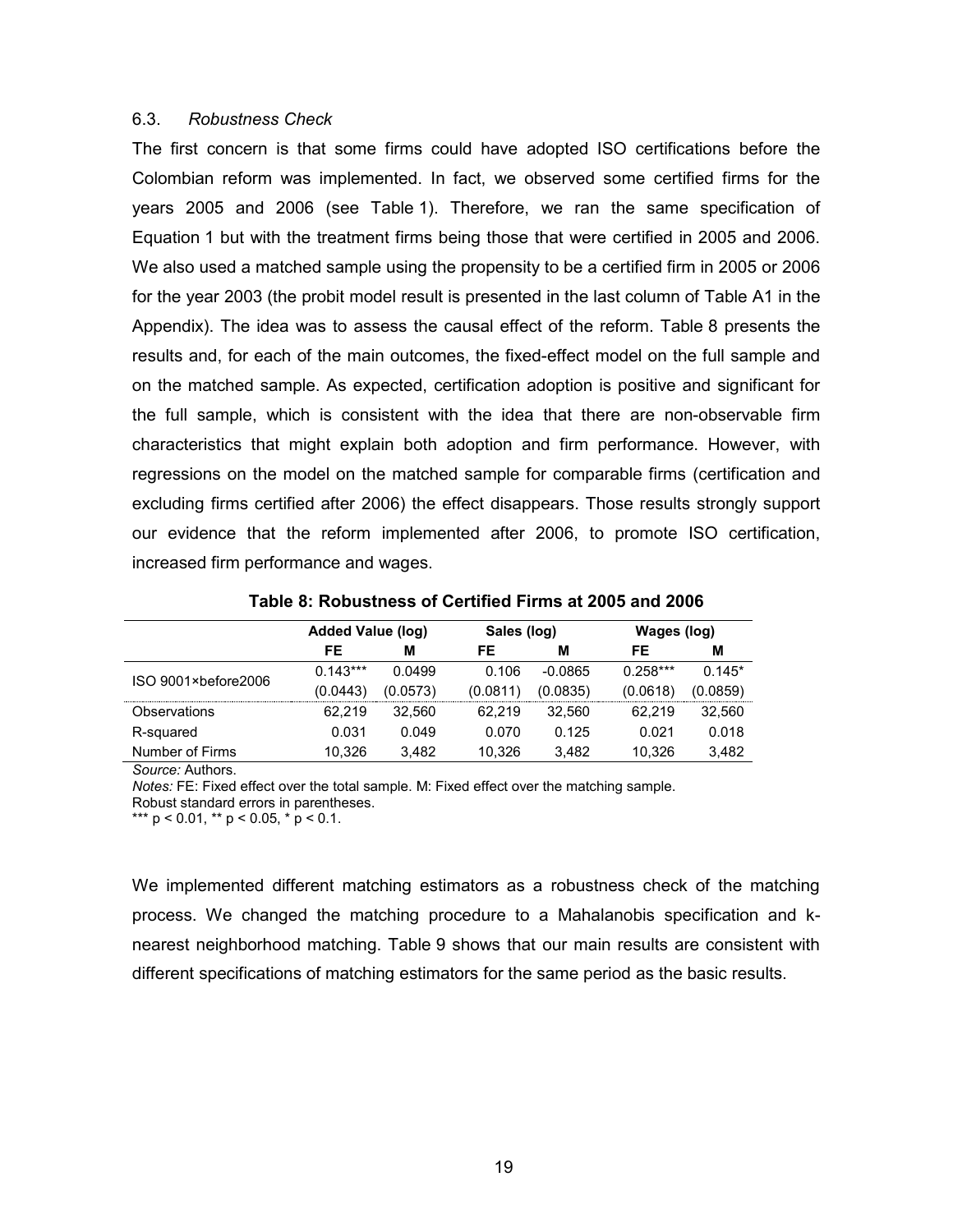|                     | <b>Mahalanobis</b>          |                       |                       | Neighborhood                |                       |                       |  |
|---------------------|-----------------------------|-----------------------|-----------------------|-----------------------------|-----------------------|-----------------------|--|
|                     | <b>Added Value</b><br>(log) | <b>Sales</b><br>(log) | <b>Wages</b><br>(log) | <b>Added Value</b><br>(log) | <b>Sales</b><br>(log) | <b>Wages</b><br>(log) |  |
| ISO 9001×After 2006 | $0.130***$                  | $0.136***$            | $0.0800*$             | $0.0948***$                 | $0.136***$            | 0.0616                |  |
|                     | (0.0351)                    | (0.0350)              | (0.0411)              | (0.0305)                    | (0.0339)              | (0.0400)              |  |
| Observations        | 16.649                      | 16.649                | 16.649                | 19.502                      | 19.502                | 19,502                |  |
| R-squared           | 0.040                       | 0.104                 | 0.011                 | 0.042                       | 0.117                 | 0.013                 |  |
| Number of Firms     | 1.582                       | 1.582                 | 1.582                 | 1.903                       | 1,903                 | 1,903                 |  |

#### **Table 9: Robustness with Different Matching Estimators**

*Source:* Authors.

*Notes:* Robust standard errors in parentheses.

\*\*\*  $p < 0.01$ , \*\*  $p < 0.05$ , \*  $p < 0.1$ .

#### **7. Conclusions**

We argue that government policy related to quality reached a turning point in 2007 when CONPES 3446 of 2006 was issued. The CONPES commanded that the changes be made but, in our view, this was just a starting point that put in motion the gear assembly of the whole Colombian quality system.

Based on two very rich datasets, we used whether a manufacturing firm had obtained a process certification as a (perhaps noisy) measure of firm quality. We used this information in a series of econometric tests and applied panel data techniques commonly used in this kind of exercise. We also used propensity score matching techniques to build comparable samples of control and treatment groups, where firms share unobservable features. Our difference-in-differences exercise showed that certified firms increase their value added per employee about 12.6 percent compared to non-certified firms. Furthermore, we found that sales per employee (a measure that we argue captures both firm and consumer perception of product quality) also grew more for certified than for noncertified firms around 7.8 percent. Additionally, certified firms paid better average wages than non-certified firms (7.9 percent).

These results verified our three hypotheses and are in accordance with findings in related research. For instance, Levine and Toffel (2010) found that, after certification, certified firms experienced annual growth in sales of about 9 percent more than noncertified firms and on average paid about 7.5 percent more annually to their employees.

Our finding that firms that adopt certifications obtain valuable benefits both in value added and sales give support to the efforts Latin American governments have recently put into strengthening their national system of quality. It is true that the more common beneficiaries of implementing reform are initially large firms, since they have the internal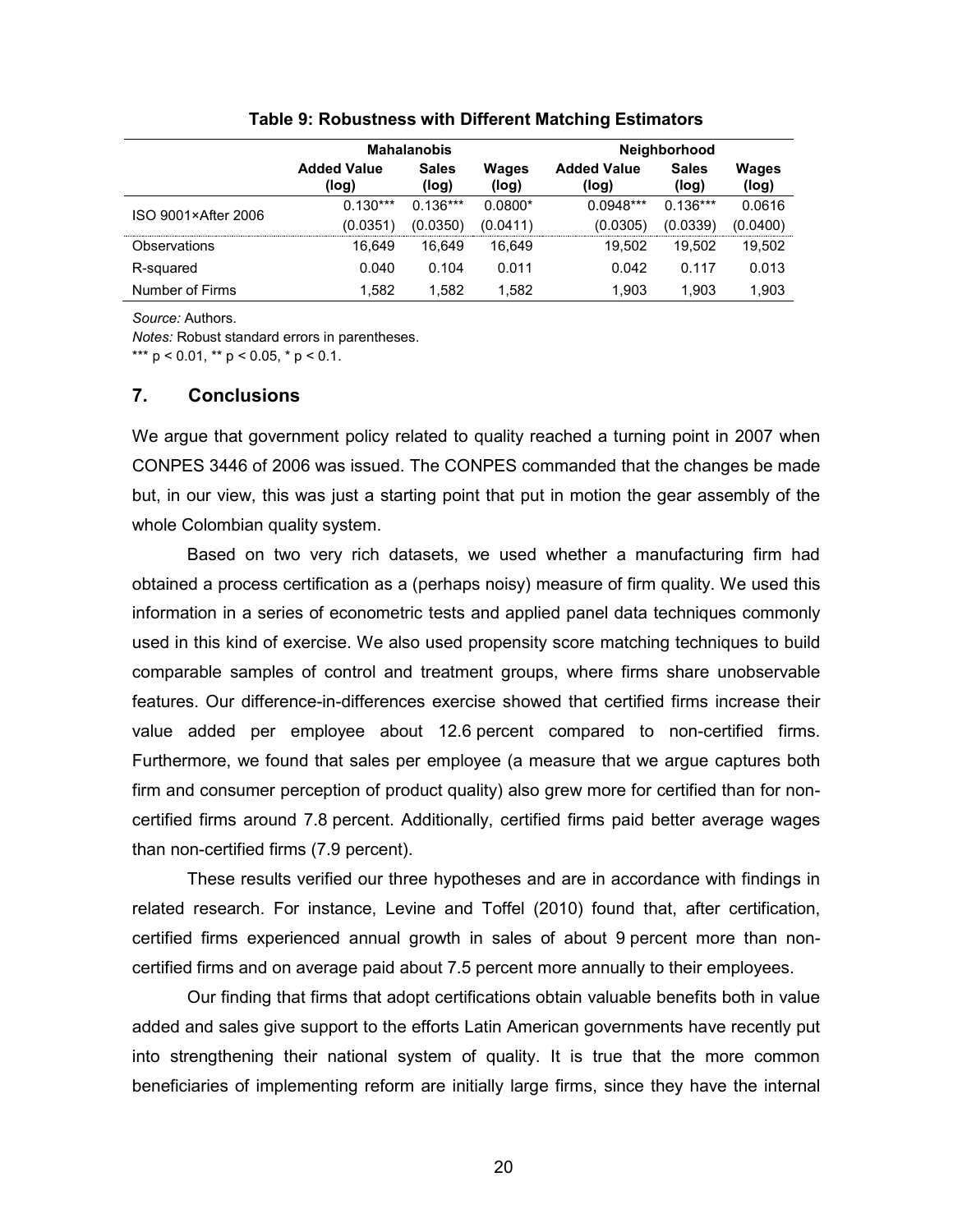capabilities to undertake investments and projects. However, the gains those large organizations obtain from implementing an ISO or other certification can be expanded to small and medium companies. For that to happen, more government support projects should be devised and implemented.

Moreover, Levine and Toffel (2010) found a very positive impact of ISO adoption. ISO and TQM programs tend to be vilified for producing benefits only for employers, with no gains for workers. We found that average wages post-reform increased in certified firms compared to non-certified firms. The improvement in remuneration seems to be a result of the (continuous) training firms that adopt certification must undertake to make the whole process successful.

As Latin American economies, in particular Colombia, strive to enter new and more demanding external markets, government support for the efforts of all kinds of organizations to carry out or implement TQM-related projects must be maintained.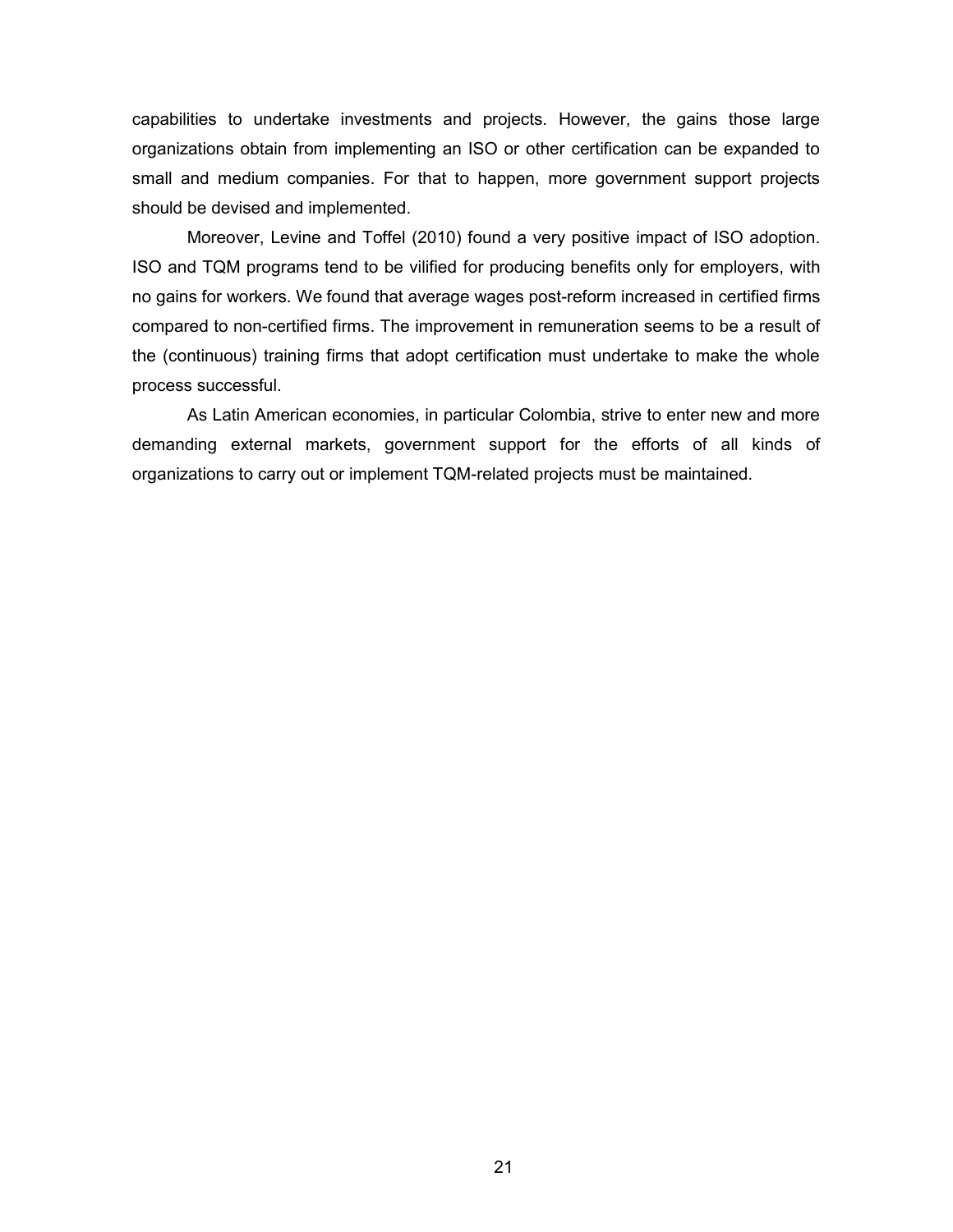#### **References**

- Arauz, R., and H. Suzuki. 2004. "ISO 9000 Performance in Japanese Industries." *Total Quality Management & Business Excellence* 15:3–33.
- Attanasio, O., P. Goldberg, and N. Pavcnik. 2004. "Trade Reforms and Wage Inequality in Colombia." *Journal of Development Economics* 74:331–66.
- Cappelli, P., and D. Neumark. 2001. "Do 'High-Performance' Work Practices Improve Establishment-Level Outcomes?" *Industrial and Labor Relations Review* 54:737– 75.
- Clerides, S., S. Lach, and J. Tybout. 1998. "Is Learning by Exporting Important? Microdynamics Evidence from Colombia, México, and Morocco." *The Quarterly Journal of Economics* 113:903–47.
- Corbett, C., M. Montes, D. Kirsch, and M. Álvarez. 2002. "Does ISO 9000 Certification Pay?" *ISO Management Systems* July–August:31–40.
- Corbett, C.J., M.J. Montes-Sancho, and D.A. Kirsck. 2005. The Financial Impact of ISO 9000 Certification in the United States: An Empirical Analysis." *Management Science* 51:1046–59.
- Das, S., M. Roberts, and J. Tybout. 2007. "Market Entry, Costs, Producer Heterogeneity, and Export Dynamics." *Econometrica* 75:837–73.
- Forth, J., and N. Millward. 2004. "High-Involvement Management and Pay in Britain." *Industrial Relations* 43:98–119.
- Gallego, J.M., and L.H. Gutiérrez. 2016. "El Sistema Nacional de Calidad en Colombia: Un análisis cualitativo del Desarrollo del Sistema." Discussion Paper 467. Washington, DC: Inter-American Development Bank.
- Goedhuys, M., and L. Sleuwaegen. 2016. "International Standards Certification, Institutional Voids and Exports from Developing Country Firms." *International Business Review* 25:1344–55.
- Guasch, J.L., J.L. Racine, I. Sánchez, and M. Diop. 2007. *Quality Systems and Standards for a Competitive Edge, Directions in Development*. Washington, DC: The World Bank.
- Helfat, C.E. 1997. "Know-how and Asset Complementarity and Dynamic Capability Accumulation: The Case of R&D." *Strategic Management Journal* 18:339–60.
- Heras, I., G.P.M. Dick, and M. Casadesús. 2002. "ISO 9000 Registration's impact on Sales and Profitability. A Longitudinal Analysis of Performance before and after Accreditation." *International Journal of Quality and Reliability Management* 19:774– 791.
- Heras, I., J.F. Molina, and P.M. Gavin. 2011. "ISO 14001 Certification and Financial Performance: Selection-Effect versus Treatment-Effect." *Journal of Cleaner Production* 19:1–12.
- Hunter, L., and J. Lafkas. 2003. "Opening the Box: Information Technology, Work Practices, and Wages." *Industrial and Labor Relations Review* 56:224–43.
- ISO. 2015. "ISO Survey 2015." Geneva: International Organization for Standardization. Accessed from [http://isotc.iso.org/livelink/livelink?func=ll&objId=18808772&obj](http://isotc.iso.org/livelink/livelink?func=ll&objId=18808772&obj%20Action=browse&viewType=1)  [Action=browse&viewType=1.](http://isotc.iso.org/livelink/livelink?func=ll&objId=18808772&obj%20Action=browse&viewType=1)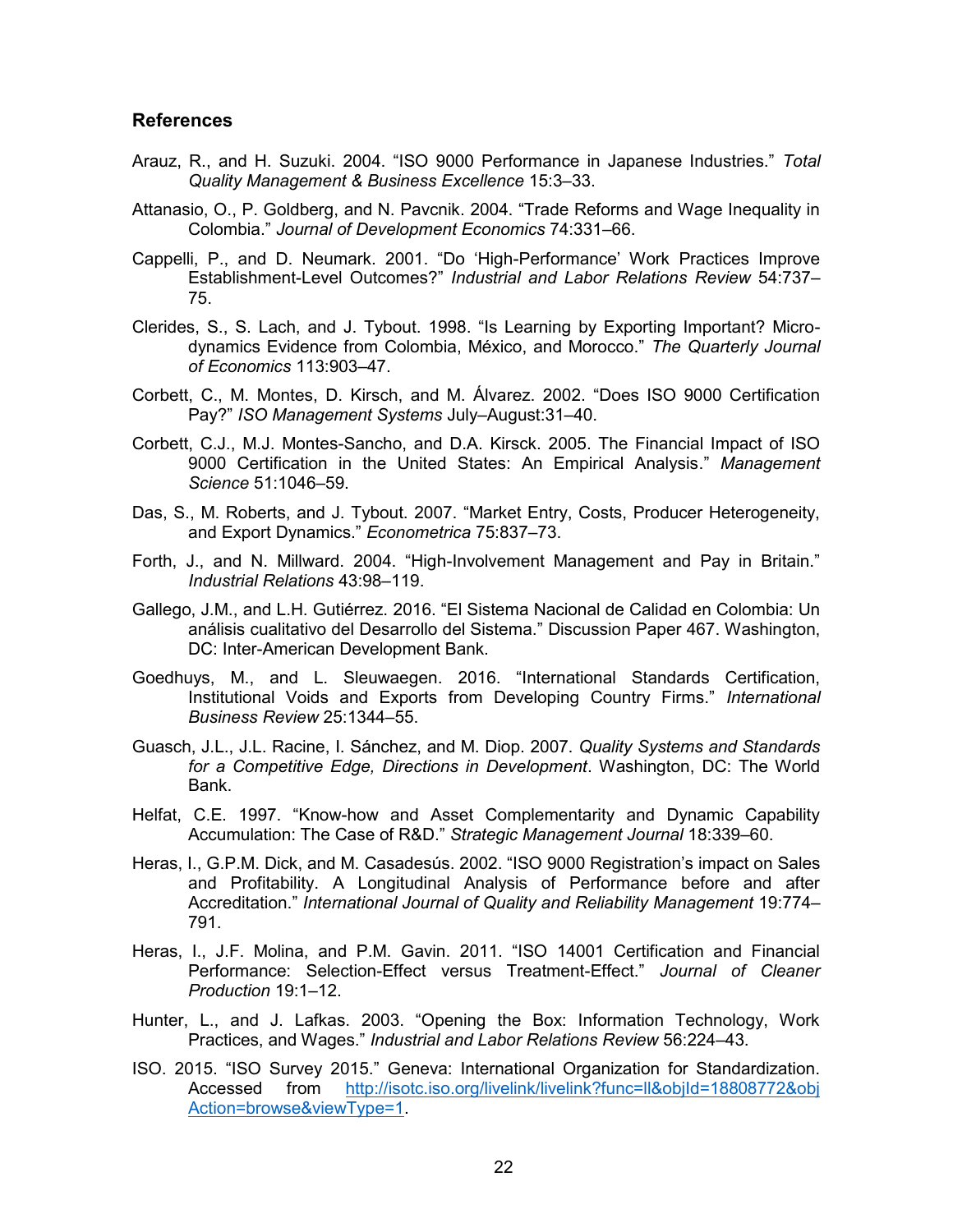- Kugler, M., and E. Verhoogen. 2012. "Prices, Plant Size, and Product Quality." *Review of Economic Studies* 79:307–39.
- Levine, D., and M. Toffel. 2010. "Quality Management and Job Quality: How the ISO 9001 Standard for Quality Management Systems Affects Employees and Employers." *Management Science* 56:978–96.
- Lo, C., F. Wiengarten, P. Humphreys, A. Yeung, and T. Cheng. 2013. "The Impact of Contextual Factors on the Efficacy of ISO 9000 Adoption." *Journal of Operations Management* 31(5):229–35.
- Manders, B., H.J. de Vries, and K. Blind. 2016. "ISO 9001 and Product Innovation: A Literature Review and Research Framework." *Technovation* 48–49(5):41–55.
- Naveh, E., and A.A. Marcus. 2004. "When Does the ISO 9000 Quality Assurance Standard Lead to Performance Improvement? Assimilation and Going Beyond." *IEEE Transactions of Engineering Management* 51:352–63.
- Ocampo, J.A., and J. Ros, eds. 2011. *The Oxford Handbook of Latin American Economics*. Oxford: Oxford University Press.
- Quazi, H., and Jacobs, R., 2004. "Impact of ISO 9000 Certification on Training and Development Activities: An Exploratory Study." *International Journal of Quality & Reliability Management* 21:497–517.
- Rao, S., T. Ragu-Nathan, and L.E. Solis. 1997. "Does ISO 9000 Have an Effect on Quality Management Practices? An International Empirical Study." *Total Quality Management & Business Excellence* 8:335–46.
- Roberts, M., and J. Tybout. 1997. "The Decision to Export in Colombia: An Empirical Model of Entry with Sunk Costs." *American Economic Review* 87:545–64.
- Sharma, D.S. 2005. "The Association Between ISO 9000 Certification and Financial Performance." *The International Journal of Accounting* 40:151–72.
- Singh, P., D. Power, and S. Chuong. 2011. "A Resource Dependence Theory Perspective of ISO 9000 in Managing Organizational Environment." *Journal of Operations Management* 29(1–2):49–64.
- Starke, F., R.V. Eunni, N.M. Martins, and C.F. de Angelo. 2012. "Impact of ISO 9000 Certification on Firm Performance: Evidence from Brazil." *Management Research Review* 35:974–97.
- Teece, D.J., G. Pisano, and A. Shuen. 1997. "Dynamic Capabilities and Strategic Management." *Strategic Management Journal* 18:509–33.
- Terlaak, A., and A.A. King. 2006. "The Effect of Certification with the ISO 9000 Quality Management Standard: A Signaling Approach." *Journal of Economic Behavior and Organization* 60:579–602.
- Tzelepis, D., K. Tsekouras, D. Skuras, and E. Dimara. 2006. "The Effects of ISO 9001 on Firms' Productive Efficiency." *International Journal of Operations and Production Management* 26:1146–65.
- Ullah, B., Z. Wei, and F. Xie. 2014. "ISO Certification, Financial Constraints, and Firm Performance in Latin American and Caribbean Countries." *Global Finance Journal* 25:203–28.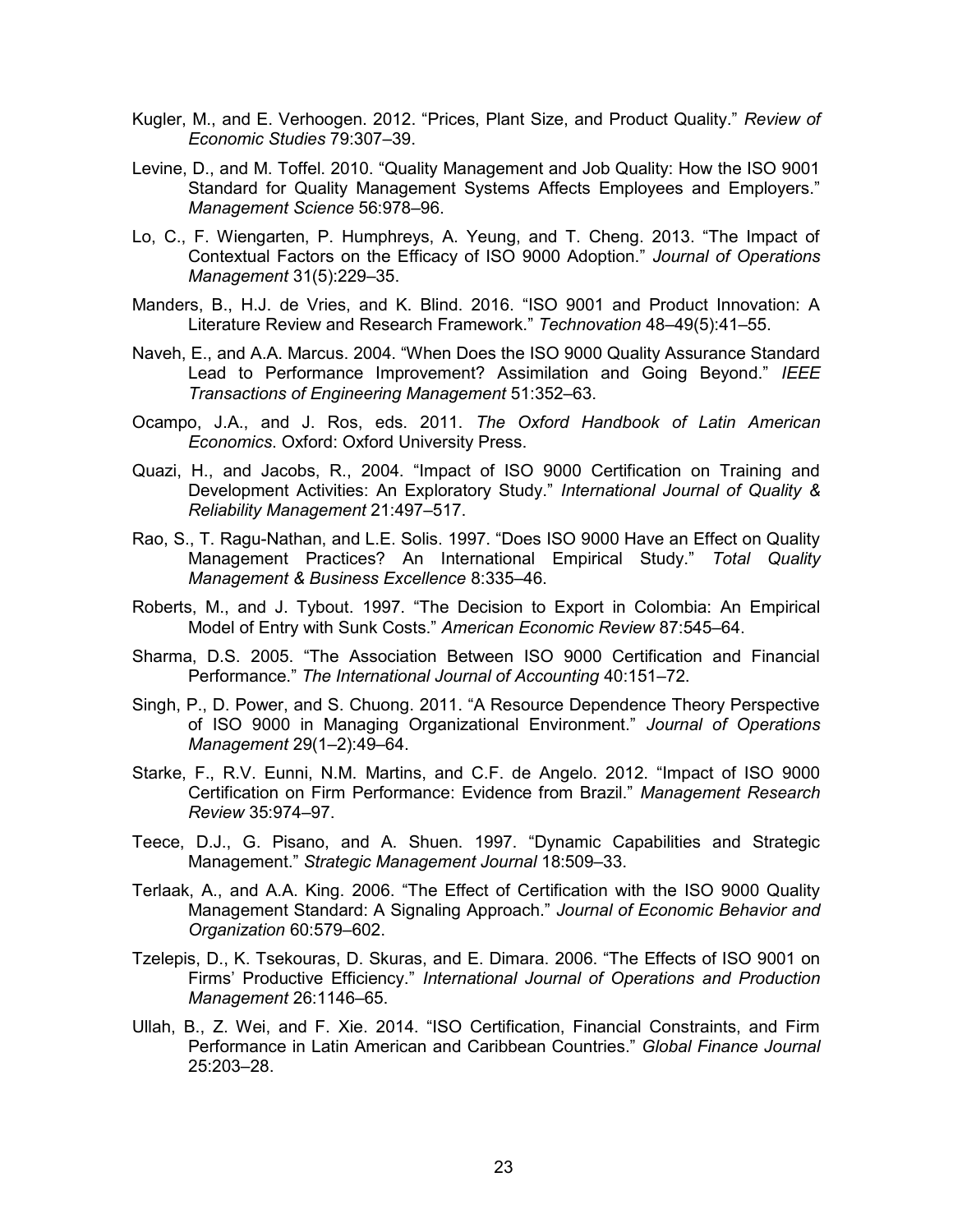- Volpe, C., S. Castresana, and T. Castagnino. 2010. "ISO Standards: A Certificate to Expand Exports? Firm-Level Evidence from Argentina." *Review of International Economics* 18:896–912.
- Wayhan, V., E. Kirche, and B. Khumawala. 2002. "ISO 9000 Certification: The Financial Performance Implications." *Total Quality Management* 13:217–31.
- Wu, S., and J. Jang. 2014. "The Impact of ISO Certification on Consumers' Purchase Intention." *Total Quality Management & Business Excellence* 25:412–26.